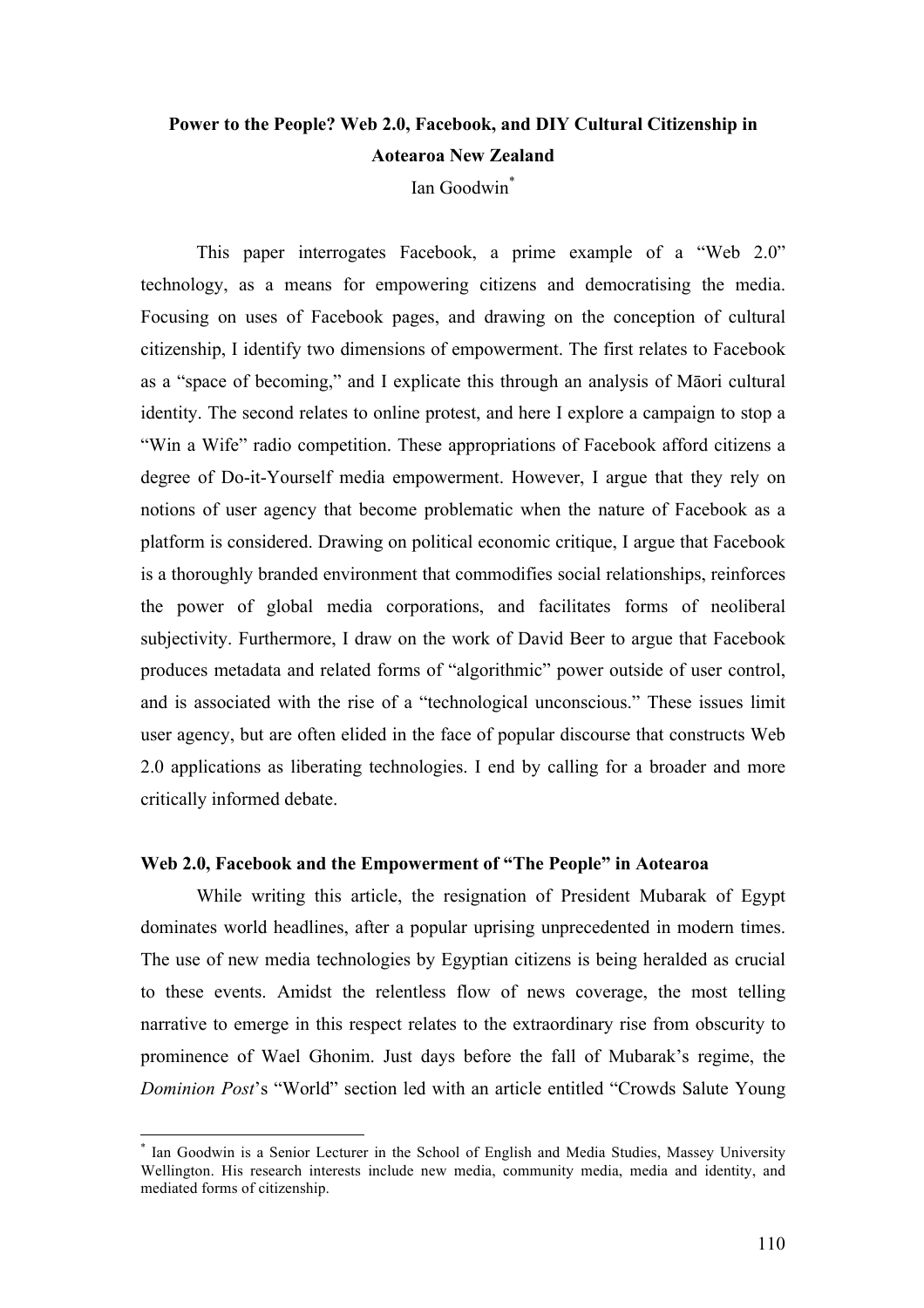'Dreamer'." It profiles Ghonim, a Google executive who "lacks charisma, physical presence, or oratorical power," but who nevertheless represents a new breed of youthful revolutionary leaders "who have turned the mouse and the keyboard into weapons powerful enough to destroy dictatorships" (B1).

Ghonim's newfound status relates to a single act: his creation of a Facebook page. Its title – "We Are All Khaled Said" – makes explicit reference to a young Egyptian dragged from an Alexandria café and beaten to death by police in June 2010. The page was purportedly instrumental in initiating and helping sustain popular protest in Egypt, and Ghonim himself has since gone on record as stating that the revolution started on Facebook (Smith). The page's creation certainly placed Ghonim at the forefront of events, particularly as it resulted in his being detained and interrogated for twelve days by Egyptian security forces. The *Dominion Post*'s profile goes on to outline that, as he addressed crowds in Tahrir Square upon his release from detention, "young men spray-painted Google, Twitter and Facebook logos on walls and tanks" (B1). Young, technologically literate, and with no previously established national political profile, Ghonim's surprising Facebook-facilitated emergence as a leader capable of "inspiring" (B1) the masses in Tahrir Square represented the personification of "a nightmare for President Hosni Mubarak, 82, and a regime that can scarcely comprehend the nature of the force it is battling" (B1).

In a strict sense these events are historically specific and contextually unique. As part of an unprecedented uprising in a foreign country, Ghonim's story in so many ways stands outside our commonplace realities. Yet in a more profound sense it resonates closely with "us," rather than simply being a story about "them." This is because it represents the latest articulation of a growing, more broadly applicable understanding of the "inherently" democratic and empowering potential of day-today, user-led uses of contemporary Web-based technologies, an understanding that feels increasingly familiar. Despite his newly acquired high profile, Ghonim is constructed in news coverage as an unassuming, everyday character: an unlikely, even unwilling political revolutionary. At the same time his story is one of efficacious *active user*-led empowerment, of profound self-directed *transformation* through the use of technology. In reflecting upon it from the (privileged) position of being half a world away from the turmoil in Egypt, one is left with the warmly reassuring sense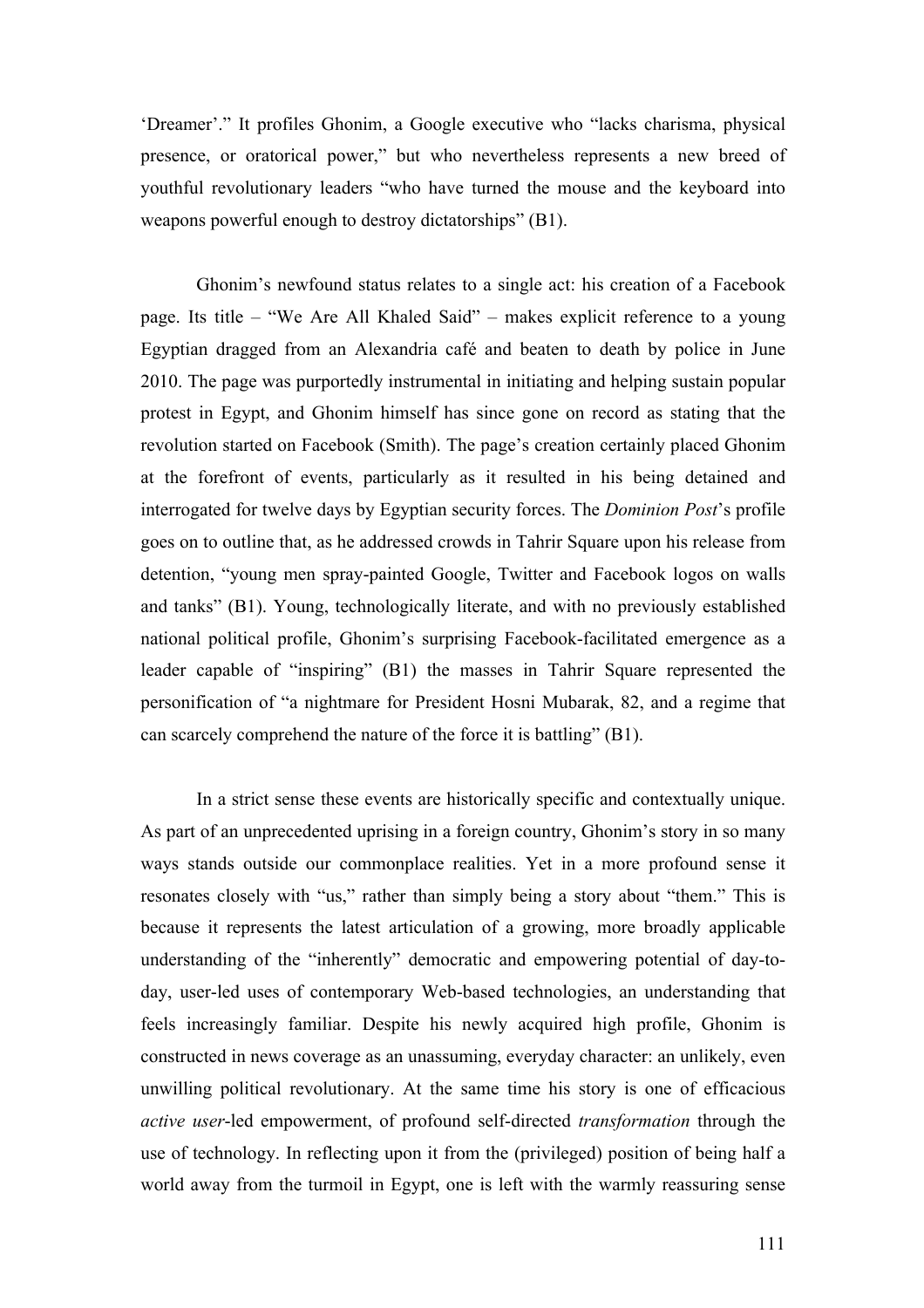that, because "we" are also able to draw on the same technological potential of Facebook, "we" too have access to the same user-led power as Ghonim and his online contemporaries, a power so profound it is capable of "destroying dictatorships." In this sense his narrative is tied to a broader rhetoric of technology and democratisation, one increasingly entrenched and with a global currency. It is associated with the arrival of "Web 2.0."

First popularised by Tim O'Reilly, owner of O'Reilly Media, the term Web 2.0 captures a fundamental shift towards the design and use of the Web as a "platform" for user-generated content (UGC). Users, previously largely confined to surfing Web content provided by others, are reconceptualised here as active cocreators of online culture. Over the last five years, the changes associated with Web 2.0 have received increasing popular attention. For example in 2006 *Time* magazine, in reflecting on the "millions" now "seizing the reins of the global media," designated "You" as its Person of the Year (Grossman). The article specifically references a number of UGC platform applications, including YouTube, MySpace, Facebook and Wikipedia, that it links to the rise of a revolutionary, collaborative online culture. Such popular emphasis on Web 2.0 UGC has been reinforced through a spate of recent media research. For example it is highlighted in the coining of new hybrid terms such as Bruns' "produsage" (227), which stresses the productivity of online "audiences," and has been accentuated through the broader significance now assigned to "participatory culture" (Jenkins 135). Beer argues that the continued rise of Web 2.0 applications, research and rhetoric has resulted in profound change in commonplace understandings of the Web, in at least two senses. First, being implicitly opposed to "Web 1.0," it implies "a sense of teleological progress" (986) in software development, linked, often uncritically, to purposeful "designed improvement" (986). Second, in emphasising the role of UGC it has become popularly associated with "empowerment and liberation as 'the people' apparently reclaim the internet" (986).

Although "the people" are not faced with the task of toppling dictatorship in Aotearoa, I argue that emerging debates over Web 2.0 take on a heightened salience in this country for both economic and cultural reasons. Economically the Aotearoa media system, being heavily deregulated, is characterised by a concentration of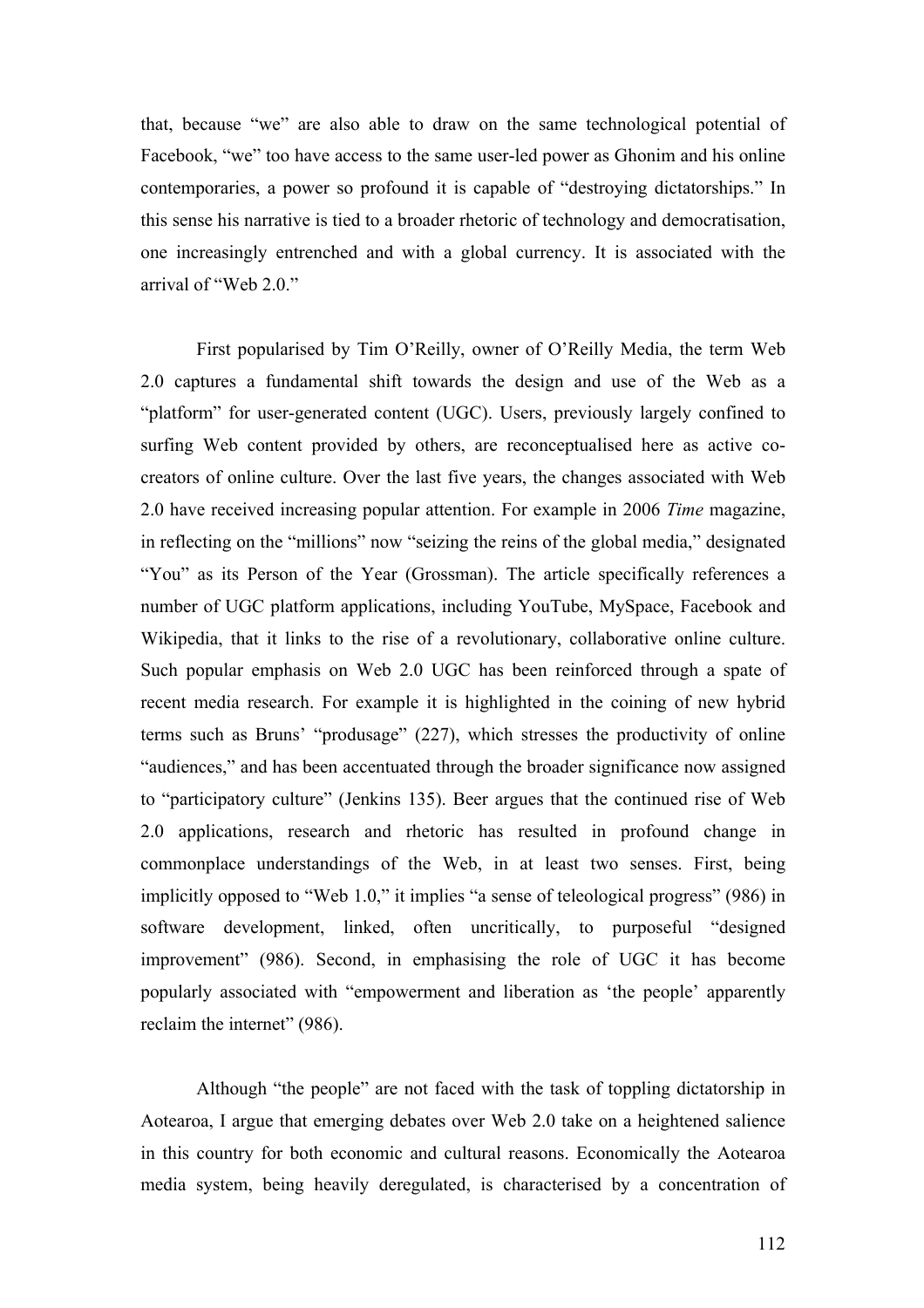ownership in the hands of foreign-owned corporations (Rosenburg). This is evident, as Rosenburg and Mollgaard recently summarised, in respect of all major broadcast and print news media:

Four companies, all overseas owned, dominate the New Zealand news media. There is a near duopoly in two of the three main media – print and radio – a monopoly in pay television, and only three significant competitors in free-to-air television (including state owned channels). (85)

In an officially bicultural, and increasingly multicultural, society this situation has led to concern over the "hollowing out" of the national media system, linked to a narrowing of viewpoints presented in mainstream media and to a "stifling" of public debate (Hope 6). Set against this context, the prospect of "the people" appropriating the means of representation via Web 2.0 becomes particularly significant. Such prospective appropriation takes on even greater salience when set against a broader cultural context that actively valorises New Zealanders as savvy "adopters" and "innovators" of technology. Related to national discourses of Aotearoa as a settler society located on the global periphery, this context is metonymically captured in common cultural tropes such as "Kiwi ingenuity" or the "number eight fencing wire" approach to creatively repurposing technologies to meet local needs. The broader globalised discourse of "Web 2.0 democratisation" thus fits particularly well here: it resonates with our national culture and speaks to our sense of technological agency.

New Zealanders certainly have been enthusiastic adopters of internet technology. 83% of New Zealanders are internet users (Smith et al. 2), a figure which places New Zealand amongst the highest rates of usage in a global perspective (Bell et al. 5). Moreover, we have keenly engaged with Web 2.0 technologies. Most prominently, 48% of internet users are members of social networking sites (SNS), with Facebook, in capturing 75% of SNS users, being the popular choice (Smith et al. 13). These figures suggest nearly a third of *all* New Zealanders have a Facebook account, a remarkably fast rate of adoption considering Facebook only slipped the bounds of US college campuses in 2005. Given the national context and Web 2.0 rhetoric, one would expect, then, to find examples of potentially "empowering" userled appropriations of Web 2.0 technology apposite for a New Zealand context. This seems to be the case: one can readily find just such examples, and Web 2.0 uses and applications are becoming increasingly high-profile.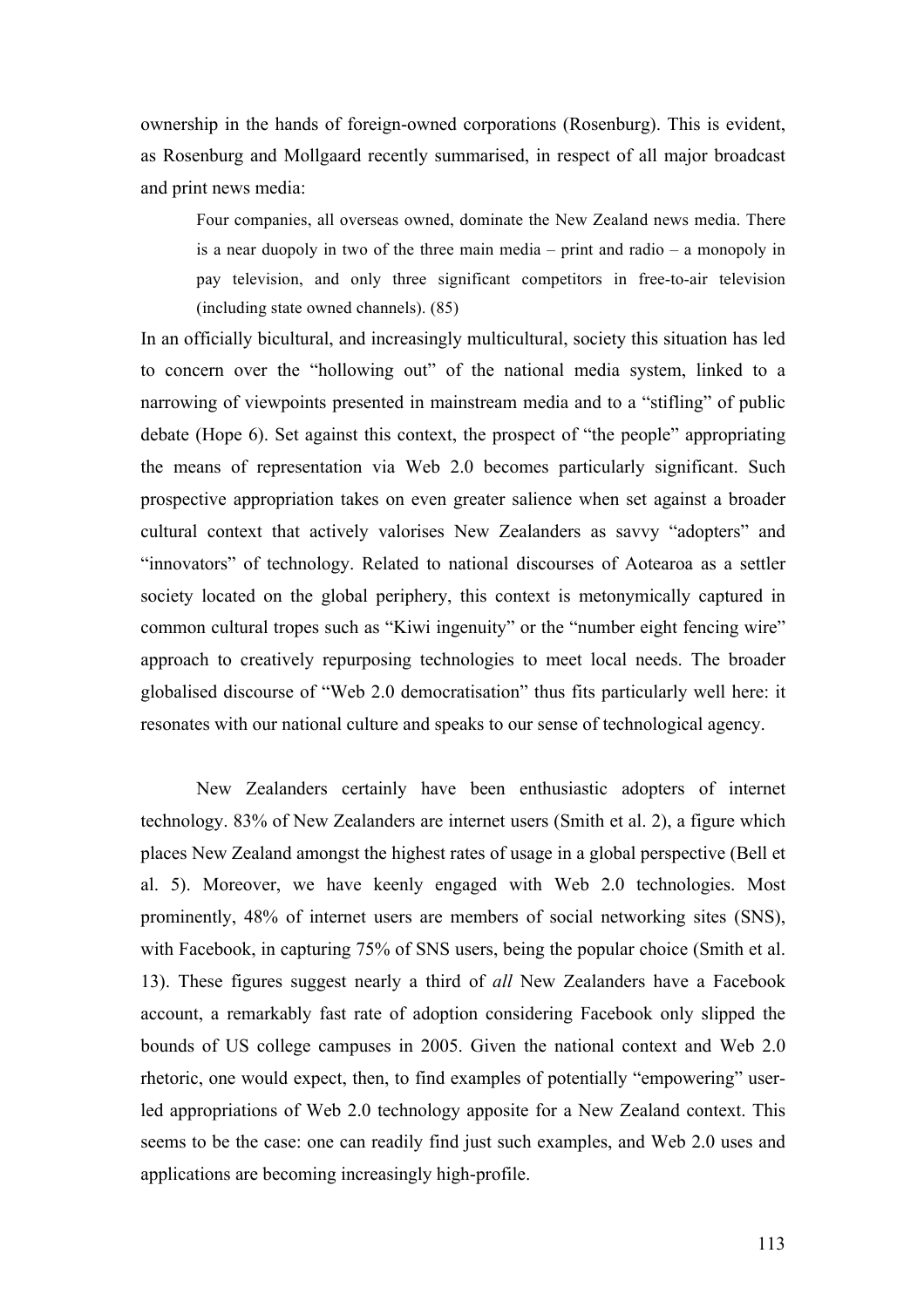In what follows I start to interrogate these popular developments with the aim of exploring the extent to which Web 2.0 empowers "the people" in Aotearoa. There are two main aspects to my argument. I first explore examples of Web 2.0 in action, investigating key dimensions of their empowering potential. I will concentrate on uses of Facebook because of the site's popularity and for the sake of clarity, particularly in regards to Facebook pages' functionality. I argue that what is at stake here is a renewed sense of technologically facilitated political agency that is inter-related to the power the user holds to shape their own subjectivity. I then set these developments against emerging critiques of Web 2.0 by bringing together literatures, the "culturalist" and the political-economic, that often talk past one another. This is necessary if the benefits and limits of user agency are to be fully understood. My concern is that, while the benefits of user agency are widely circulated in public discourse via stories such as Ghonim's, understandings of its limits are less well circulated and understood. Indeed, they are often lost altogether in the celebration of a supposedly disjunctive and straightforward shift from "audiences" to "users" in Web 2.0. Rather than being a comprehensive overview, I envisage this article as a step towards a more informed debate. Before beginning we need to understand the notion of "the people" in this context, and I argue the concept of cultural citizenship is valuable here.

#### **Exploring Empowerment via Web 2.0 through the Lens of Cultural Citizenship**

Over the last decade the concept of "cultural citizenship" (Miller, Rosaldo, Stevenson) has become increasingly central to debates over the media, power and political agency. It has emerged as part of a broader critique and reconstruction of the concept of citizenship itself. While complex and contested, it begins with recognition that all human conduct is "culturally mediated" (Rosaldo 259). Conceiving of cultures as "systems of representation that carry meanings that are not determined by material dimensions" (Stevenson 17), it extends citizenship practices to include everyday practices of meaning making in a context of globalised media consumption. It recognises the role everyday culture plays in shaping the opportunities afforded to citizens for participation in society at local, national, and global scales (Miller 35–65). Indeed it recognises that the very claim for citizenship status itself can be "reinforced or subverted by cultural assumptions and practices" (Rosaldo 259). Based on these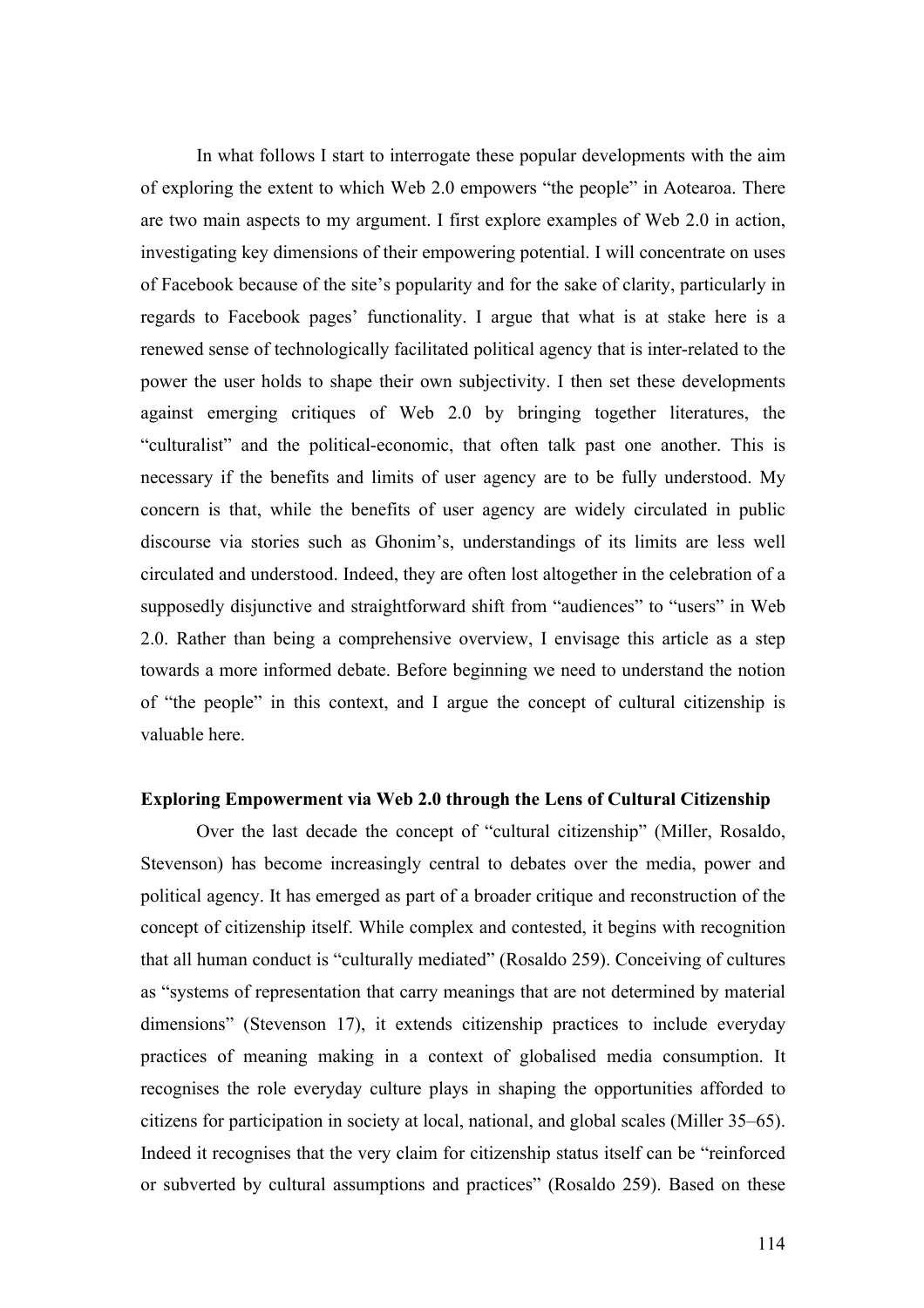insights, Turner has articulated the possibility of creating a range of "indices" that could be used to assess how cultural citizenship influences societal participation. In doing so he usefully summarises the major parameters at stake:

It should be possible to create indices which could be constructed to measure to what extent location, education, social class, gender, race and linguistic knowledge stand in the way of full access to and participation in either the high or low cultural spheres of any given society. (27)

Collective forms of cultural subjectivity are vital to Turner's summary. Cultural citizenship focuses attention on the construction of cultural identities and cultural differences, on community building and belonging, and on cultural expression, as these processes are seen as shaping citizenship opportunities. Within this context, Miller (35) summarises claims for cultural citizenship as entailing the articulation of "the right to know and speak," as a supplement to political ("the right to reside and vote") and economic ("the right to work and prosper") rights. This should not be read as the separation of these factors into different spheres. Claims for cultural citizenship involve what Fraser terms the pursuit of "recognition," or an equitable "status order" (16) in society. Yet, while analytically distinct, such claims are always inseparable in practice from claims for "redistribution" (16) that involve the pursuit of material equality, and both of these are always linked to more "first order" claims for "representation" (17): the equitable political constitution of society.

While these inter-connections require acknowledgment, cultural citizenship provides a valuable analytical focus. Popular, everyday practices of meaning-making, hitherto set largely outside the remit of "political communication," are recognised as central to citizenship. In a cosmopolitan and globalised world, where the sovereignty of the nation state is challenged, the term captures a key communicative dimension of citizenship. That is, the "right to know and speak" is always bound up with the need for citizens to be afforded broad-ranging "access to the technologies of communication" (Miller 35). It is here where the utility of cultural citizenship for explorations of empowerment via Web 2.0 arises. One of Miller's central concerns is that this "communicative turn" is becoming subject to processes of assimilation and "commodification by corporations" (35). The promise of Web 2.0 is that it reverses this process by placing the means of representation and communication back in the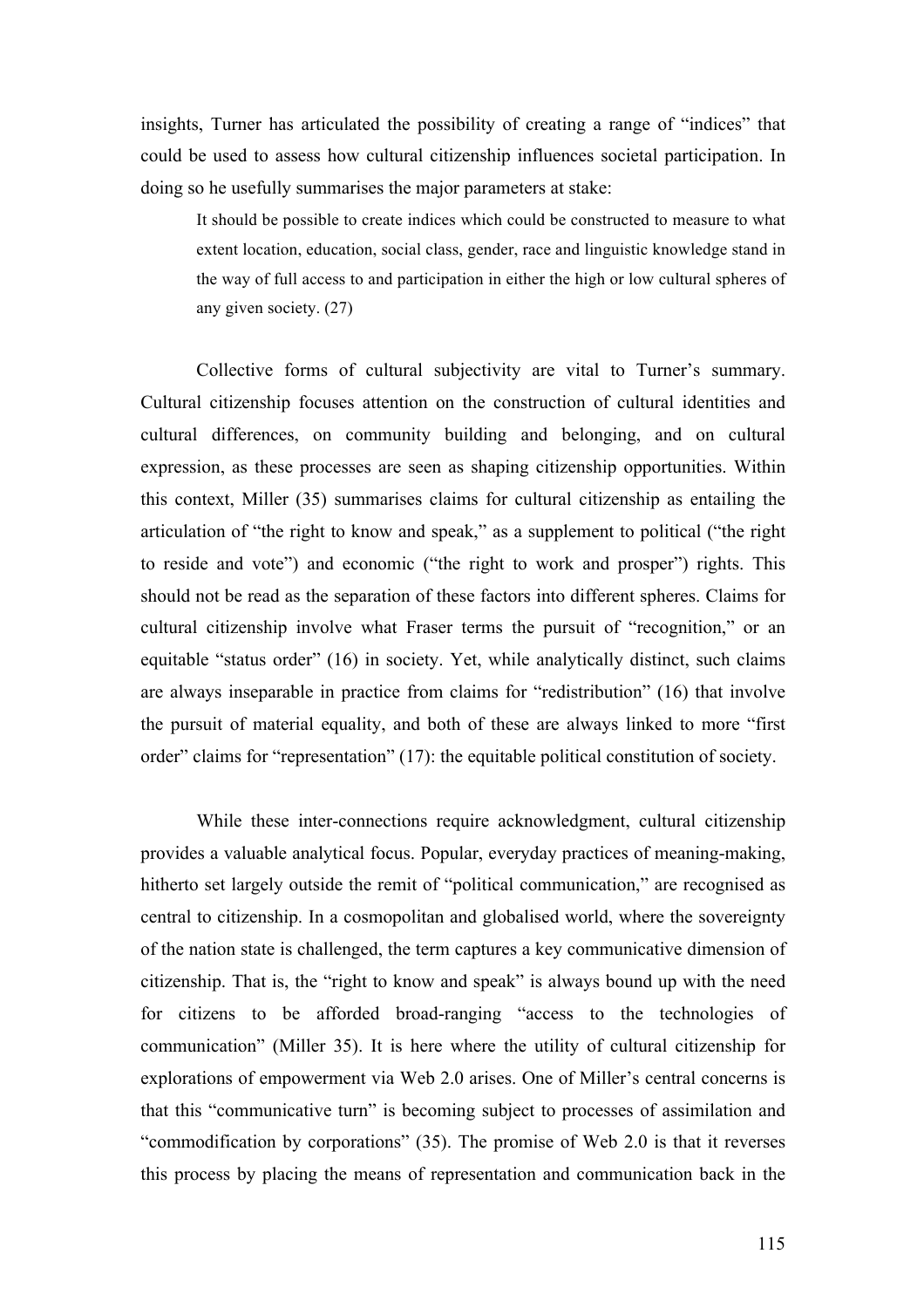hands of "the people." To the extent that this affords greater user control over their own cultural subjectivities and cultural expressions, this can indeed be seen as empowering for users *as citizens*.

Cultural citizenship therefore provides a productive focus and, indeed, has previously been applied in studying the internet and citizenship (Goode, Hermes, Papacharissi 94–97). I end this section by outlining the major factors Goode underscores, in a valuable overview, as important in using the term for online investigation. He begins by recognising three dimensions of cultural citizenship: access to the means of expression, "cultural visibility" as "the wherewithal to be seen and heard" (530), and "recognition" as the generation of "greater understanding or respect" (530). He cautions that there is no guaranteed progression from access, to visibility, to respect. Moreover, he adds that investigations of cultural citizenship online should not confine themselves to tracing the circulation of cultural expressions and visibilities, but should remain open to exploring fluid senses of subjectivity:

[W]e should remain open to the intuition that, in using the Internet, individuals, groups and cultures are also being shaped and potentially transformed by and through it. (529)

This last point is pertinent for investigating "user agency" in Web 2.0. Indeed, one of the most empowering aspects of Facebook is its potential as a site of "becoming," that is, as a user-directed means for reworking dynamic cultural identities. What is at stake here goes beyond the visibility of pre-established cultural identities being "revealed" online, as if they were somehow static or reified. With these points in mind, I will now turn to exploring specific uses of Facebook.

#### **Facebook and User Empowerment: "Do-it-Yourself" Cultural Citizenship?**

Facebook has established itself as the most popular social networking site (SNS) in Aotearoa. Moreover it is a "sticky" technology, in that many users visit the site often (Hearn 211). A recent *Herald*-DigiPoll survey suggests half of New Zealand users visit Facebook daily, with 14.3% admitting to Facebook "addiction" (Wade). Facebook has, in short, quickly become a part of quotidian experience for many in Aotearoa. It displays fairly standard SNS functionality, being based around individual profiles that allow users to create and traverse their own social connections and those of others in the system (boyd and Ellison 211). This design privileges the creation of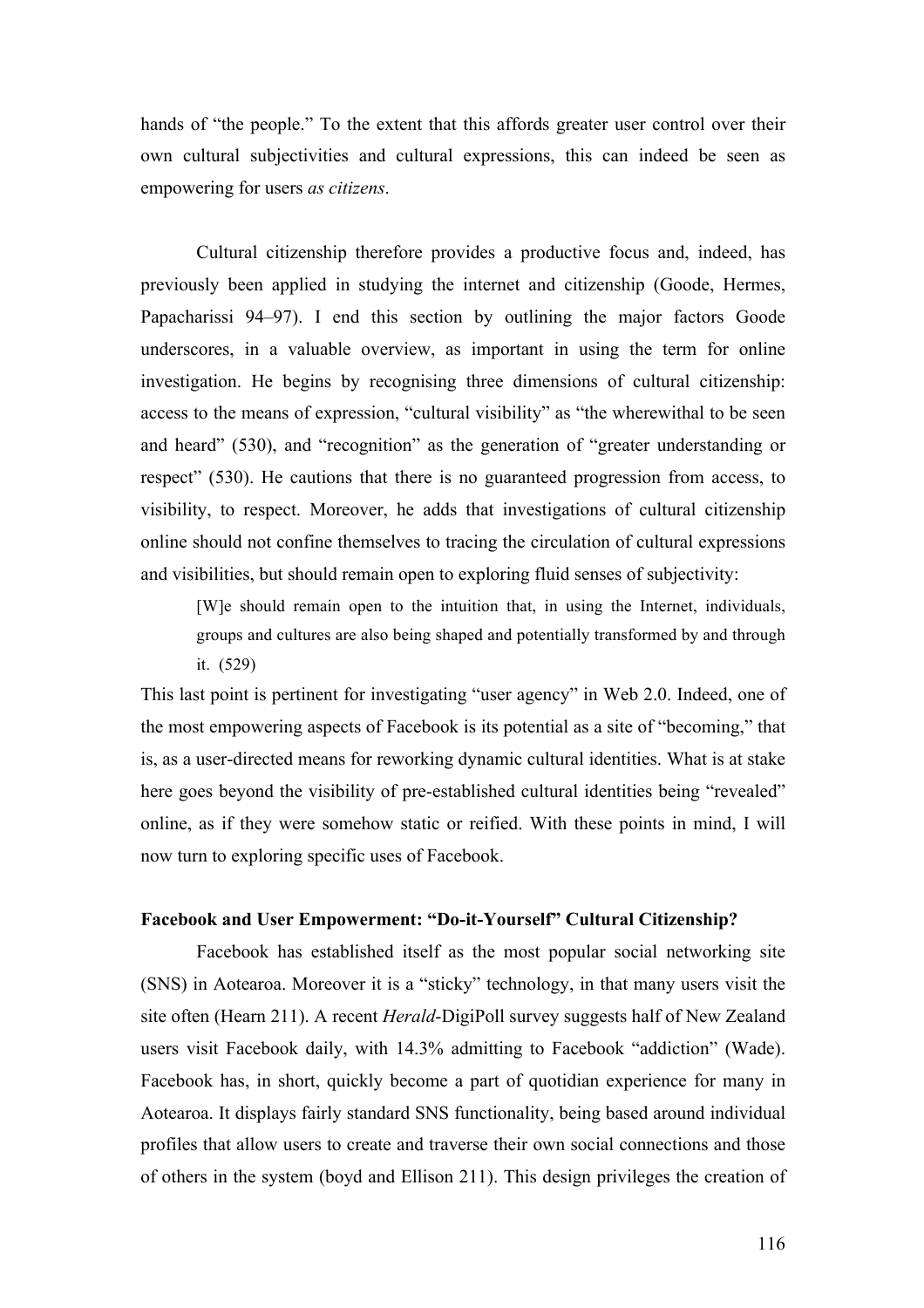personally tailored networks of connection. These are highly individualised and act primarily to sustain connections with family and friends, social relations traditionally associated with the private sphere. Indeed Facebook's success is related to its ability to facilitate a myriad of intimate personal connections as quickly as possible. As Fletcher notes in a recent *Time* cover article:

When a newcomer logs in, the experience is designed to generate something Facebook calls the aha! moment. This is an observable emotional connection, gleaned by videotaping the expressions of test users navigating the site for the first time. (19)

This "aha! Moment," related for example to reacquainting the user with an old friendship, creates a positive affective dimension to Facebook. It is "sticky" not only because of its personalised utility, but also because it is often experienced as pleasurable.

Applications like Facebook also create, however, a unique hybrid of private and public space (Papacharissi 138–144), or to put it another way, such personal connections in SNS are mapped out across complex "networked publics" (boyd 112). Part of the utility and pleasure of online social networking lies in the ability for users to *share* their tastes and preferences, and to *display* their social connections in online identity performances. Moreover, Facebook pages' functionality allows users – as part of the process of mapping their tastes, interests, and connections – to join or "like" online collectivities with a dedicated Facebook "profile" of their own. These profiles have information pages outlining the group's scope and rationale, provide hyper-links to similar Facebook pages and websites, have their own "wall" where comments can be posted, allow for the sharing of photos and videos, and enable the creation of specific discussions on topics of interest. Via these technological affordances Facebook pages allow for the expression and contestation of more publicly orientated opinions, for the exploration of collective forms of identity, and for the sharing of a wide range of associated information and visual imagery. SNS thus require us to reexamine what Papacharissi calls the "spatiality of citizenship" (132). That is, they enable the individual to autonomously and routinely augment their "private sphere" (131) of interactions through connections to a wider range of relationships, affiliations, and interests. In a culture that increasingly facilitates such "remote connectivity" (138), SNS become environments that are both "*privately public* and *publicly private*" (142).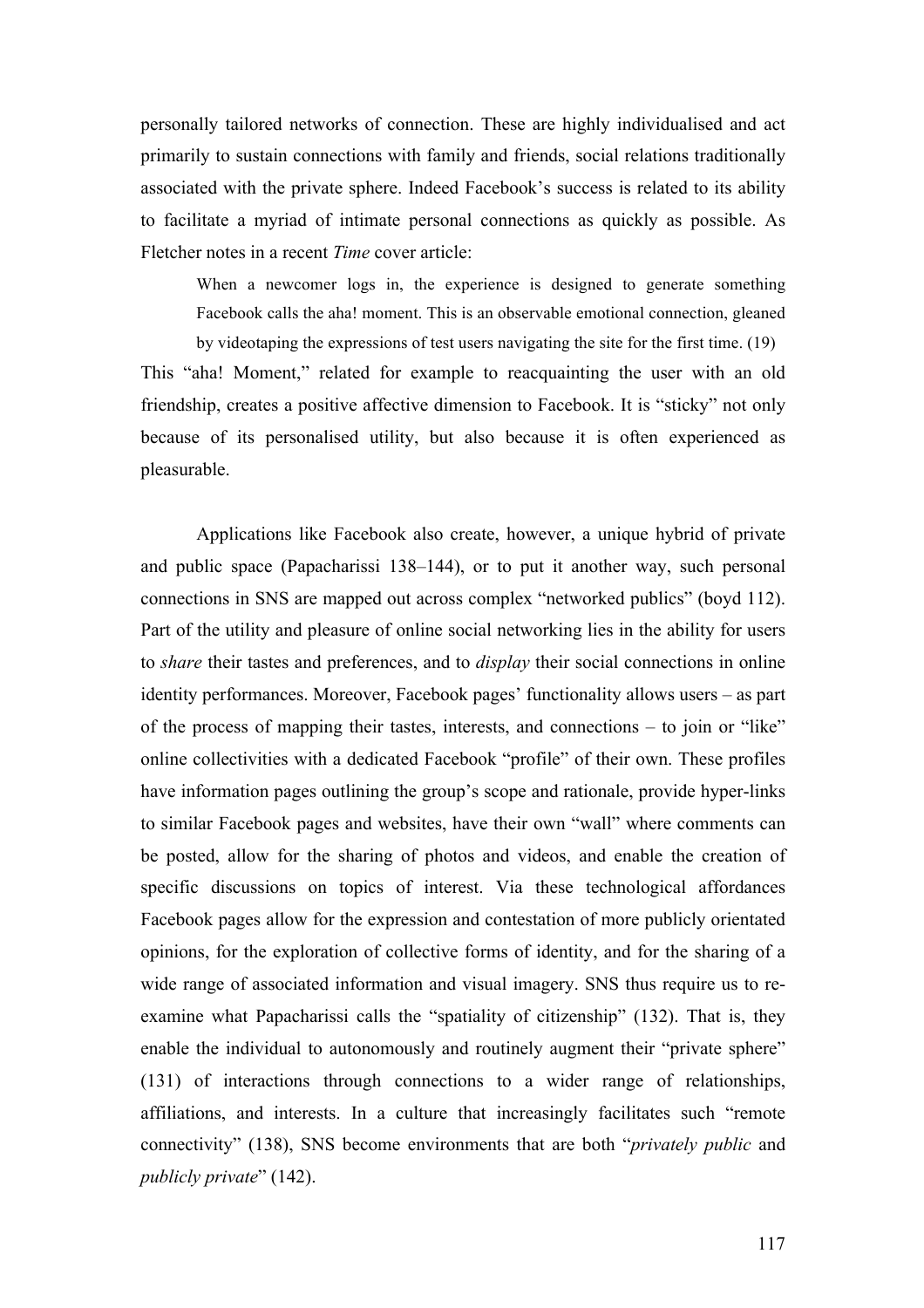We are currently witnessing the proliferation of many diverse uses of Facebook of potential interest to cultural citizenship in Aotearoa. Rather than examining specific individual profiles, I focus here on exploring potentially empowering examples of "publicly orientated" Facebook pages, $\frac{1}{1}$  and I concentrate on two broad sets of uses that are of particular significance. These examples enable a preliminary analysis of specific dimensions of empowerment in relation to Facebook as a Web 2.0 user-led application. The first set of uses relates to the rise of a range of pages dedicated to exploring Māori cultural identity. The second relates to uses of pages as "campaigns." I will focus here on the campaign to stop a "Win a Wife" radio competition, as an example of Facebook uses that contest contemporary gender identities and sexual power relations.

In recent years the appropriation of the Facebook pages function by Māori has developed apace. There are numerous pages now dedicated to routinely exploring, through everyday online interactions, broad aspects of Māori culture, identity, and contemporary lifestyles. Two of the most popular are "Random Maori Fullas" and "I'm Proud To Be A Maori" (with memberships of 35,052 and 31,199 respectively, as of 17 March 2011). The latter, created by Māori-owned and operated ICT company TangataWhenua.com on Waitangi Day in 2010, states the following as part of its "mission" on the information page:

To share positive and independent Maori news and views! To connect with other Proud Maori who share similar values. Band together … coz we always find STRENGTH and SUPPORT in numbers.

To see if we can create a massive get together of Proud Maori, in the one place … share the Pride, share the Aroha, tetahi ki tetahi [let us look after each other], coz we need more of that in these challenging times.

In advocating for a positive and independent voice for Māori news and views, and for cultural belonging and mutual support, this page sets an "explicitly political" frame for group interactions. Nevertheless, interaction here is linked to individuals' Facebook profiles through applications like News Feed, and remains embedded in

 $<sup>1</sup>$  All the data drawn on in this article are sourced from publicly accessible Facebook pages, Facebook</sup> groups and blogs. No individual comments are quoted, or profiles and images used, for ethical reasons.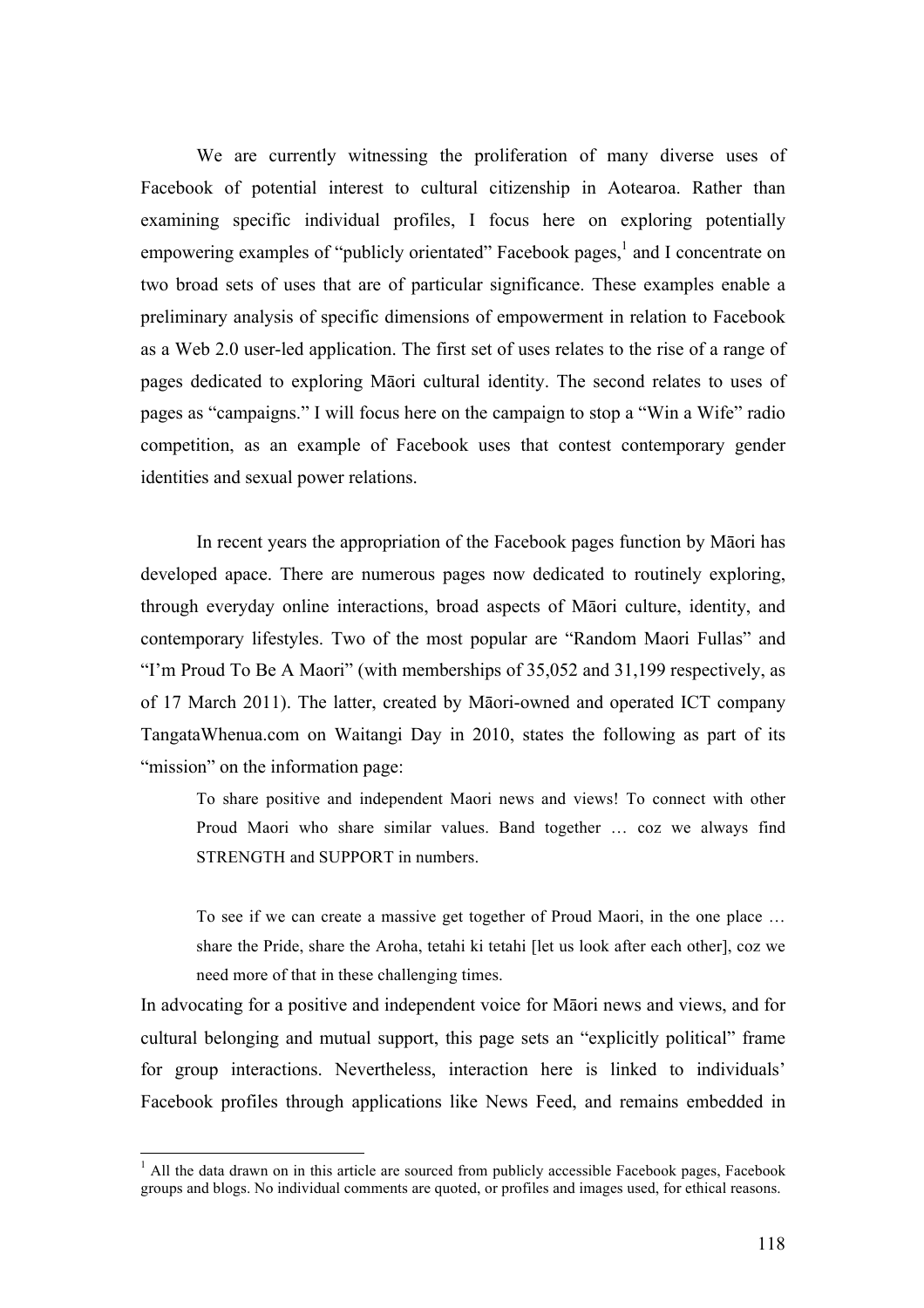everyday socialising. "Random Maori Fullas" was created by individuals, as opposed to a company. Its information page sets a more humorous and colloquial tone, and simply states under the heading "Basic Information," "We are two Random Maori Fullas (and a Ninja) who are Random … and Maori … and Fullas (and a Ninja)." In doing so, it creates a more "informal" space for social interaction and for the sharing, mostly light-heartedly, of a wide range of everyday news and views.

Other diverse uses of Facebook are evident. For example, sitting between the more "colloquial" and the more "explicitly political" contexts set by these two popular pages lies the Facebook group2 "I Aint A Kiwi Im A Maori Oww!" (with a membership of 973 as of 17 March 2011). Created by one individual, its information page lists its group "category" as "Just For Fun – Fan Clubs" and its "description" is written in a colloquial tone that mirrors aspects of Random Maori Fullas. Yet its description is also a compelling personal narrative that offers nuanced reasons as to why its creator self-identifies as "Māori" as opposed to "Kiwi." It ends with the statement that the creator is proud to be Māori, and its themes mirror aspects of the more explicitly political context set by I'm Proud To Be A Maori. Indeed the page facilitates a range of social activity that explores what it means to claim a Māori identity in contemporary society.

My intention here is *not* to evaluate what these developments might "mean" for Māori. To do so would run counter to the argument I wish to pursue. That is, these various Facebook usages produce differentiated means for Māori Facebook users *themselves* to explore, contest, and re-define Māori cultural identity across a set of technologically-facilitated social spaces. With important caveats in mind, which I will introduce in the last section, this is a *self*-directed process: both in terms of individual and collective identity. Operating autonomously from "within" the context of individualised profiles, Māori are nevertheless able to create and access broader sets of relationships that contribute to community building and belonging. Moreover, they can access, appropriate, and contribute to a wide range of culturally relevant content.

 <sup>2</sup> In a strict sense Facebook groups differ from Facebook pages. For example, pages allow traffic to be monitored by page owners in ways groups do not, and groups may be set to a "private" status. For the purposes of this article, however, public groups like this one share very similar functionality with pages. In particular, public groups mimic pages by allowing "communally orientated" interactions to occur through the posting of comments, enablement of discussion, and their facilitation of photo sharing.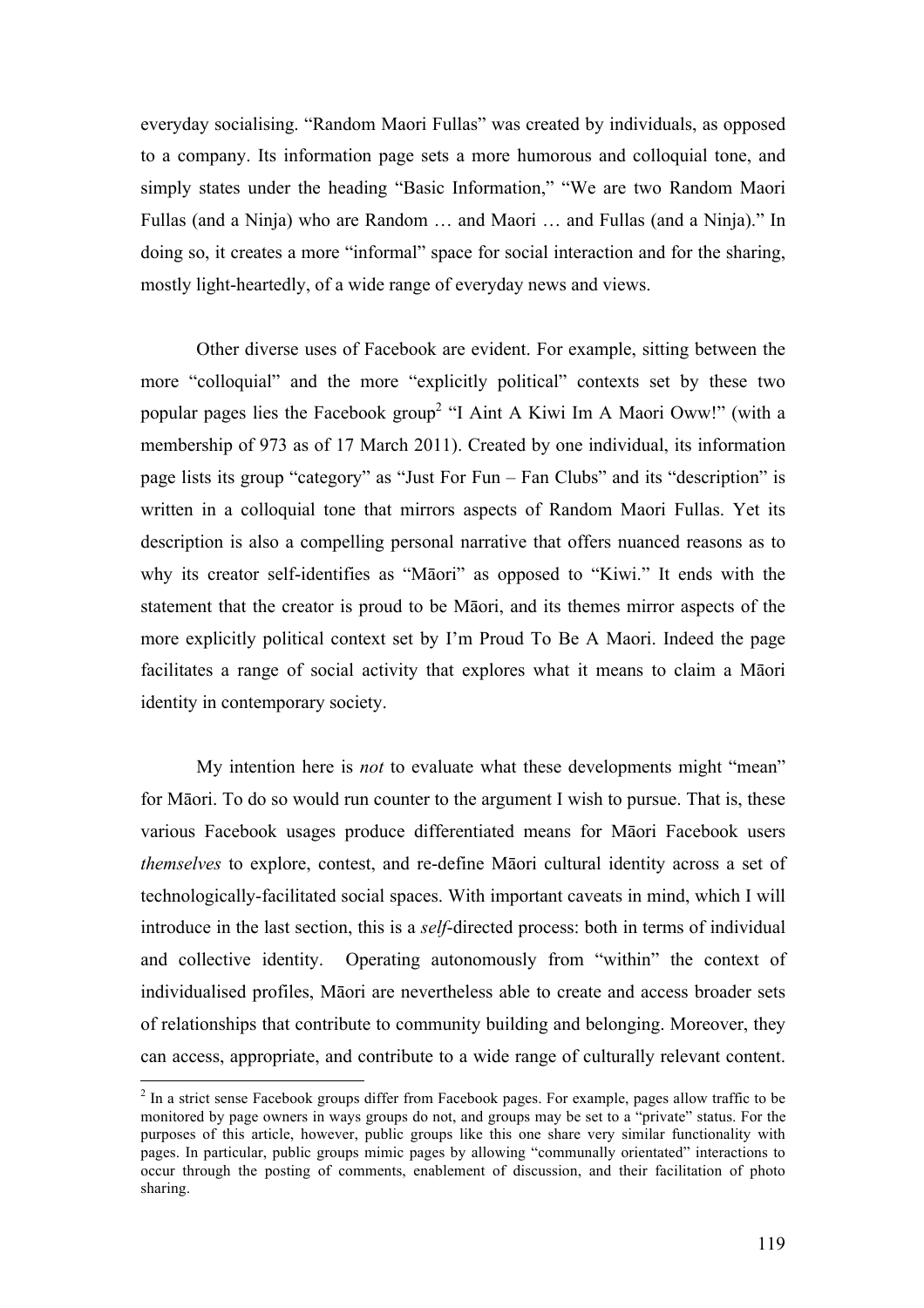There are important technologically facilitated temporal, as well as spatial, dimensions to be recognised here, as those who choose to engage with Facebook are equally able to choose when, and how often, they wish to do so. For those with access and sufficient motivation, the cultural renegotiations occurring online can become thoroughly embedded in everyday life.

In line with Web 2.0 rhetoric, these processes revolve around UGC. This includes routine interaction on the "wall" of each page as well as more focused debates on topics of interest in the discussion section. It also includes the sharing of a range of visual imagery. For example, 211 images have been posted to I'm Proud To Be A Maori and 759 to Random Maori Fullas. The range of content covered includes explicit references to Māori heritage and culture, as in pictures of kapa haka performances, art works and various marae, but also includes more personalised displays of users in relation to broader everyday activities and interests. The posting of images also regularly blurs the divide between displays of strictly "cultural content" and personalised experience, as in a picture posted to I Aint A Kiwi Im A Maori Oww! of a marae taken in the 1920s, that the poster explains shows her mum, dad, grandparents and great grandparents on both sides. Such visual culture is often integrated into social interactions, treating images as discursive resources in the generation of individual and collective subjectivity, rather than as abstracted artefacts for "display." By multiplying avenues for diverse forms of online participation, such UGC is linked to what Bakardjieva terms a "transformation" in the "process of identification":

The Internet transforms the process of identification by exploding the number of discourses and subject positions to which the individual becomes exposed, as well as multiplying the participation forms available at that individual's fingertips. Moreover, by reaching deeply into users' everyday lives, Internet technology allows for active appropriation of discourses and constitution of new discursive repertoires by individuals and groups, thus bringing discursive agency closer to subjects' everyday experience. (94)

Thus it is not simply "technological" but *discursive* agency at stake here, linked to everyday experience and subjectivity. Users gain greater "everyday" control over the "discourses" and "discursive repertoires" linked to the construction of their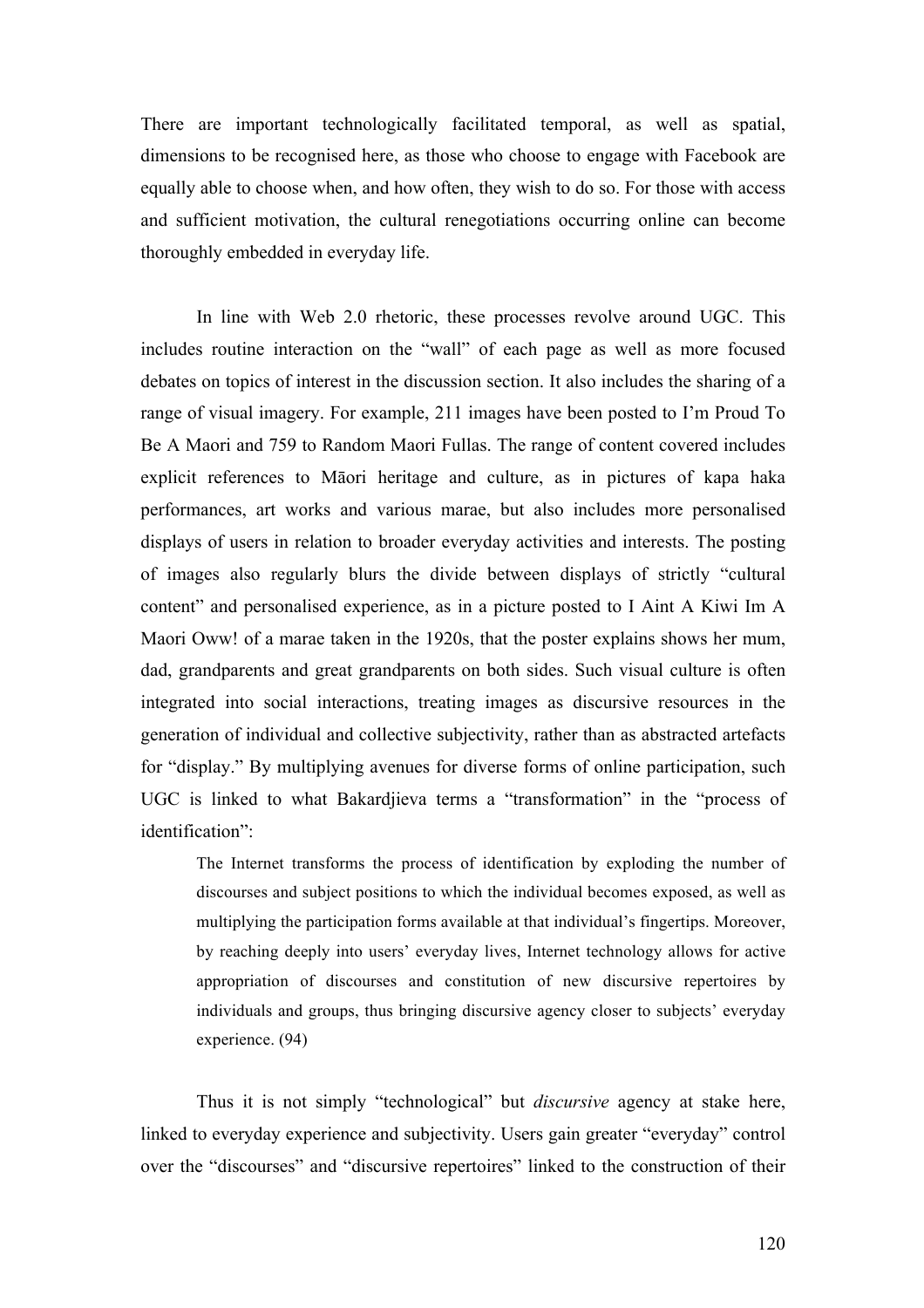own identities, both individual and collective. Facebook is therefore not straightforwardly a site of cultural visibility, but a *space of becoming*. This dynamism potentially facilitates progressive forms of cultural citizenship that, rather than essentialising cultural differences, are based on an understanding of "difference as a process" centred on "openness to diversity and change" (Omundsen et al 9). Moreover it facilitates forms of "subactivism," a type of politics "that unfolds at the level of subjective experience and is submerged in the flow of everyday life" (Bakardjieva, 92). That is, routine social interactions become easily bound up in activities with broader political or ethical frames of reference. This is evident, for example, in a number of discussions posted on I'm Proud To Be A Maori, with subjects including "Sovereign Maori Government of Aotearoa" and "I'm ¼ Maori & yet, brothers act like I'm not brown enough."

Such quotidian, self-directed processes take on greater significance when set against established critiques of mainstream media. The dynamic and self-directed exploration of "Māori identity" outlined here stands in stark contrast to the reductionist/essentialist use of the signifier "Māori," as an abstracted and excluded "other" from the "norm" of Pākehā society, as constructed in established news media. Here "Māori" is too often used to "conglomerate the indigenous people of Aotearoa/New Zealand into a single category, which the news media then separate from the rest of the community" (Stuart 17). Indeed Matheson, in a summary of research into Māori media coverage, concludes there is little evidence of biculturalism in mainstream news agendas. Rather, Māori are, consistently over time, positioned as "problems, criminal, dangerous, exotic, deviant; as a racialised 'other' in all the many manifestations of that status" (93).

The potential of Facebook as a "space of becoming" is, therefore, an important dimension of its empowering prospects, and has broader relevance for cultural citizenship in Aotearoa. This includes Facebook's implications for other ethnic identities (e.g. Pasifika or Asian), as well as in terms of alternative issues such as gender identity. In the remainder of this section, however, I will briefly outline another significant use of Facebook pages with empowering potential for cultural citizenship. This relates to users' ability to launch online protest campaigns. I will explicate one illustrative case, relating to gender identity and sexual power relations.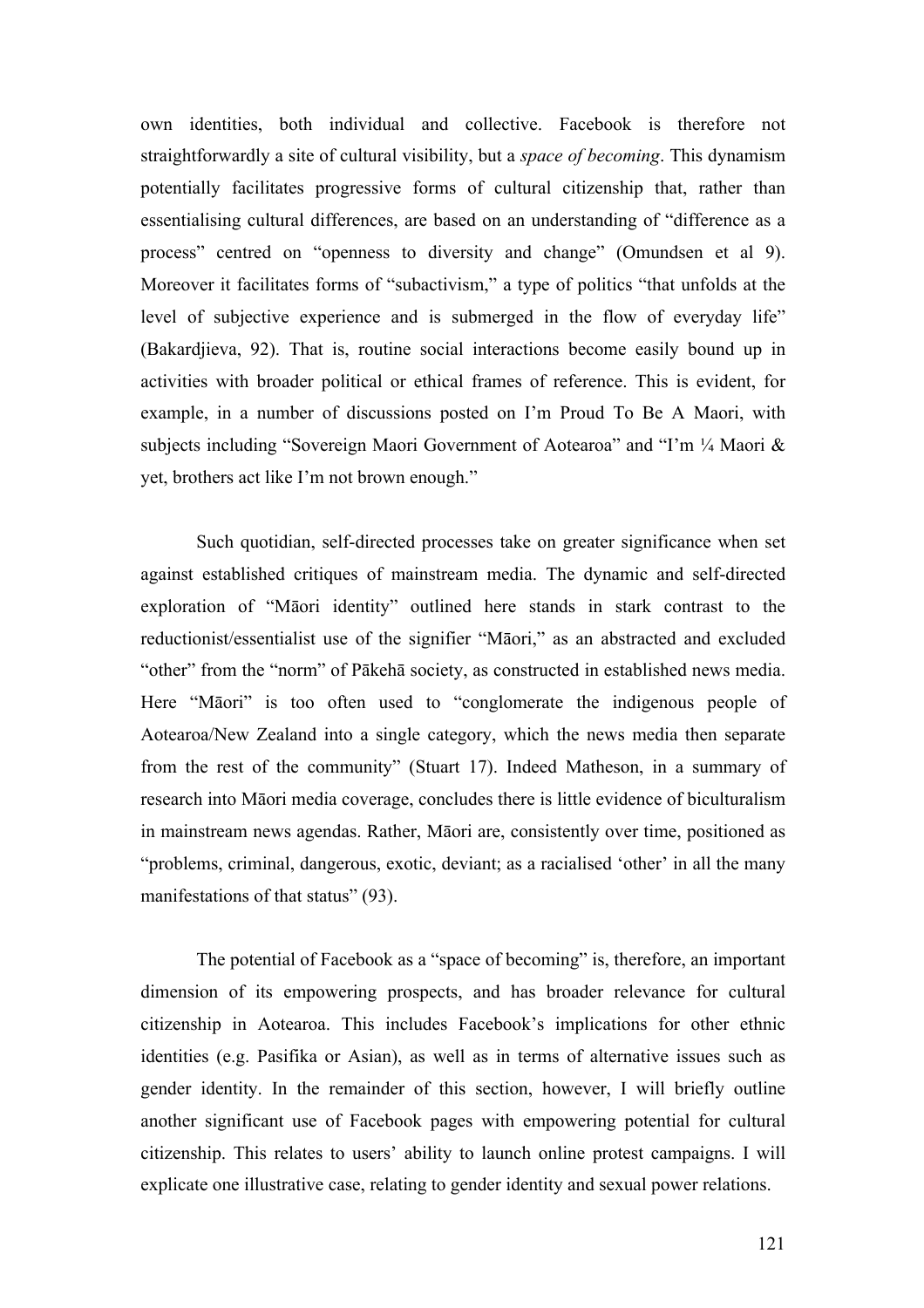On 7 February 2011 "The Rock" radio station launched a promotional competition for listeners named "Win a Wife." It offered the chance to win \$2000 in spending money, flights to the Ukraine, 12 nights accommodation, and the opportunity to meet a potential bride chosen from the Endless Love Agency. In encouraging applications, The Rock's website suggested, "If you're interested in holy matrimony with a potentially hot foreign chick, fill it out [the application form] to the best of your ability" (Donnell). The promotion was promptly, publicly condemned by former Green MP Sue Bradford as derogatory to women and as commercialising "one of the most meaningful human relationships" (Donnell), and by Labour's Women's Affairs Spokesperson Carol Beaumont as commodifying women in general and "perpetuating stereotypes, put downs and discrimination" (Hartevelt).

At the same time as such public figures were speaking out, a Facebook page was created entitled "Stop The Rock's 'Win a Wife' Campaign." By 15 February the page had been "liked" – or joined – by  $1,170$  Facebook users. Postings to the page's wall mirrored aspects of the MP's concerns but also allowed users to expand discussion of the issues, for example in relation to the discriminatory history of international "mail order bride" businesses. This activity was supplemented by broader discussions occurring simultaneously on Twitter and in the blogosphere (most notably in *Well Behaved Women Rarely Make History* by "Scuba Nurse," a comoderator of the Facebook protest page). The page was also used to call for advertisers to pull their ads from The Rock station. This immediately received broader mainstream press coverage (e.g. NZPA). Although none chose to confirm they would pull ads, many, such as ASB Bank and Harvey Norman, responded by distancing themselves from the campaign in written responses republished on the protest page and in the blogosphere. Lufthansa also required The Rock to remove their name from the competition's terms and conditions. In light of the developing furore, the Ukrainian Association of New Zealand chairwoman Natliya Poshyvaylo-Tower contacted the Ukrainian Embassy (Donnell). On 15 February, the embassy wrote a letter to the Broadcasting Standards Authority (BSA). Citing its witnessing of events in "printed and electronic media," and support from "general public opinion" in Aotearoa, it asked the BSA to review the "provocative, humiliating, and derogatory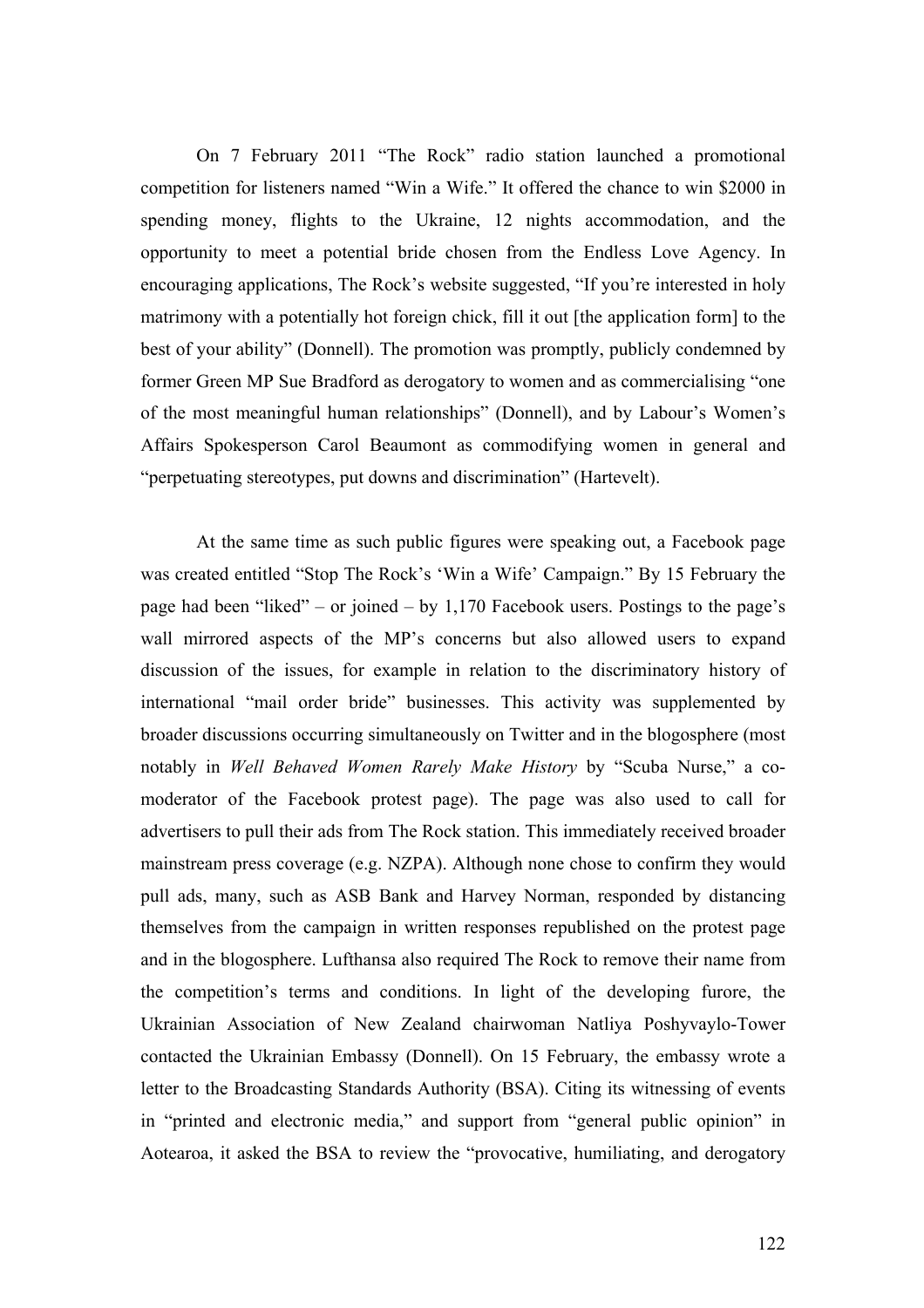advertising" of the competition. This letter was re-circulated online (e.g. see Scuba Nurse).

Facebook's role in protest over the competition was not limited to the "Stop The Rock's 'Win a Wife' Campaign" page. A counter-protest page was set up entitled "The Rock win a wife (like it)," which by 17 March had 2,744 members. This "anticampaign" was joined by women as well as by men, and aimed to mobilise support for the competition by gaining more "likes" than the original group. It also encouraged members to write to targeted advertisers in support of The Rock, and suggested members join the original protest page in order to disrupt it by posting adversarial comments. Some comments expressed fairly reasoned opposition, while others contained abusive, misogynistic and vitriolic language that further perpetuated sexist and discriminatory attitudes towards women (for example by suggesting Sue Bradford needed to "get laid" and get a life). The level of abuse – accompanied at times with pornographic imagery – directed towards the original campaign page resulted in one co-moderator resigning her role (Hanson).

While this latter episode speaks of uses of Facebook that stand in stark contrast to progressive forms of cultural citizenship, the protest/counter-protest equally marks out Facebook as increasingly significant to the contemporary expression and contestation of gender identity and sexual power relations. Despite the vitriolic online reaction, the original campaign illustrates the "empowering" potential of Facebook in this respect. Once again temporal dimensions are significant. Facebook swiftly mobilised users into a protest group, thereby enabling the competition to be challenged *as it ran*. The group helped maintain broader public attention and pressure on The Rock from mainstream media and agencies such as the Ukrainian Embassy, and forced advertisers to make their viewpoint public while such attention was in place. Ultimately The Rock decided to go ahead with the competition under a name change: "WIN A TRIP TO BEAUTIFUL UKRAINE FOR 12 NIGHTS AND MEET EASTERN EUROPEAN HOT LADY WHO MAYBE ONE DAY YOU MARRY." Nevertheless, the case illustrates the potential of Facebook to enhance citizenship's "monitorial role" (Papacharissi 100–103), that is, the everyday ability of the citizen to scan the information environment and react to issues of concern using discourses meaningful to him or her.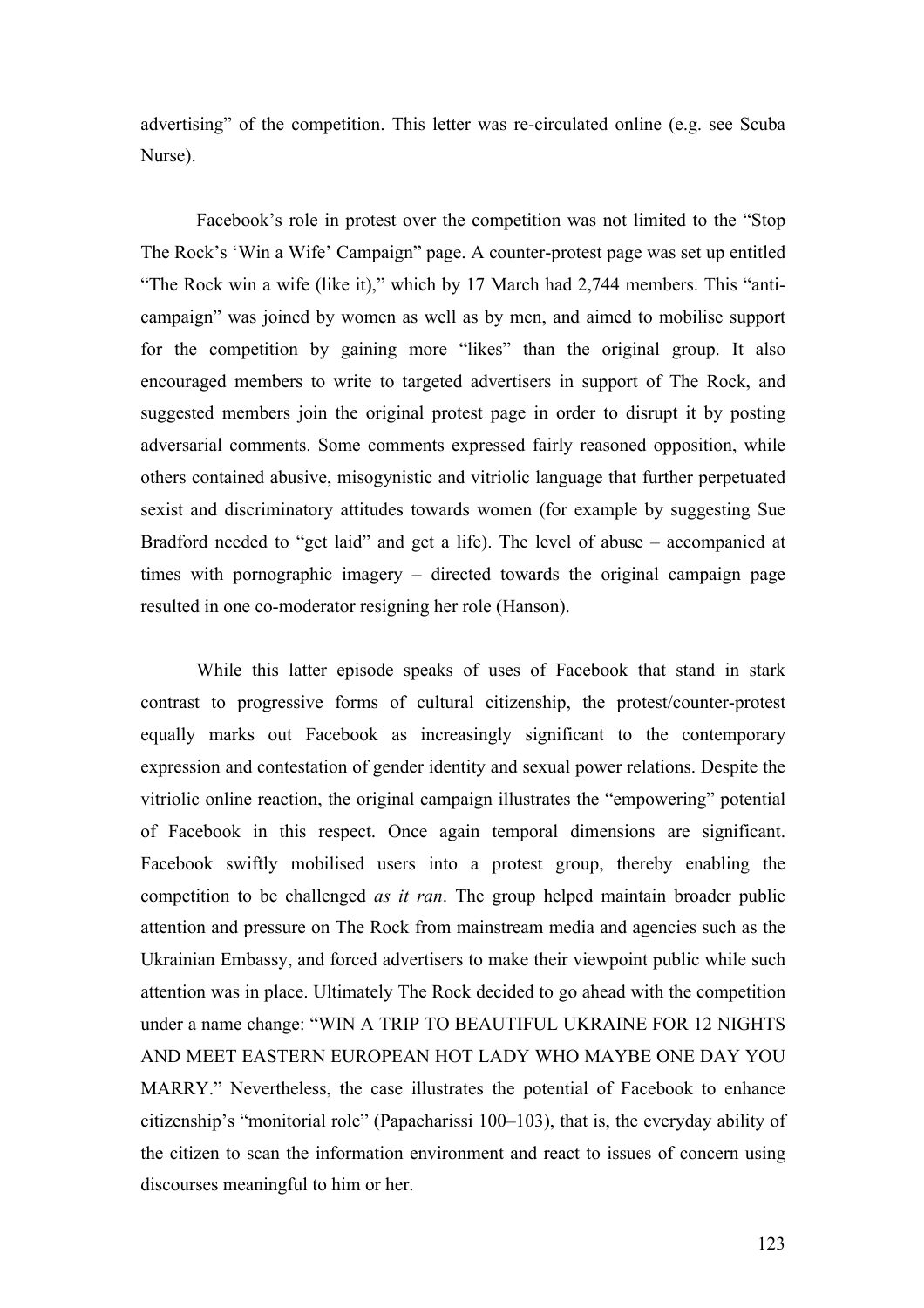In sum, the examples explored here serve to illustrate my argument that key aspects of Facebook's "empowering potential" revolve around enhanced everyday user agency in the expression and contestation of cultural citizenship. In line with common cultural tropes, we might label this as the rise of a "Do-it-Yourself" approach to cultural citizenship. This differs, however, from the *individualised* "cyber-libertarian" (331) discourse of DIY citizenship recently critiqued by Dahlberg. Rather than solely revolving around the freedom to pursue individual interests in a transcendent "conflict free" (348) realm, what is at stake here are "spaces of becoming" facilitated online in a broader socio-political context where both individual and *collective* identities are bound together, fundamentally contested, and impact on citizenship opportunities. "Empowerment" involves a greater discursive agency to rewrite identity, and the associated ability to mobilise in collective online protest. In the final section I turn to a set of concerns that I share with Dahlberg, which involve examining the limits of "agency" in Web 2.0 through political economic critique.

#### **The Paradoxical Limits of Agency: Investigating Facebook as a "Platform"**

As illustrated, empowerment via Web 2.0 platform applications like Facebook relies on UGC and its links to generating enhanced user agency. Here I argue that fully assessing such agency requires recognition that Facebook, as a "platform," is not a neutral facilitator of UGC. Facebook is first and foremost a business, and its business model is now so highly regarded that in March 2011 Facebook was re-valued at US\$65 billion (Faber). This success represents the culmination of nearly two decades of commercial experimentation with the internet. It is built primarily on leveraging the value of UGC for third-party marketing and advertising. For example, more than "176 billion banner ads" were flashed on Facebook in the first three months of 2010 (Fletcher 20). It is also linked to charging third-party software developers for access to Facebook users so that they in turn can generate profit through creating diverse applications – for gaming, internet commerce, travel advice, dating, etc.

From this perspective UGC on Facebook, while linked to greater user agency, is equally a form of unpaid labour ripe for the extraction of "surplus value" (Fuchs 191). The nature of the content shared, the associated meanings made, and the political uses to which content is put make no difference to this economic relation.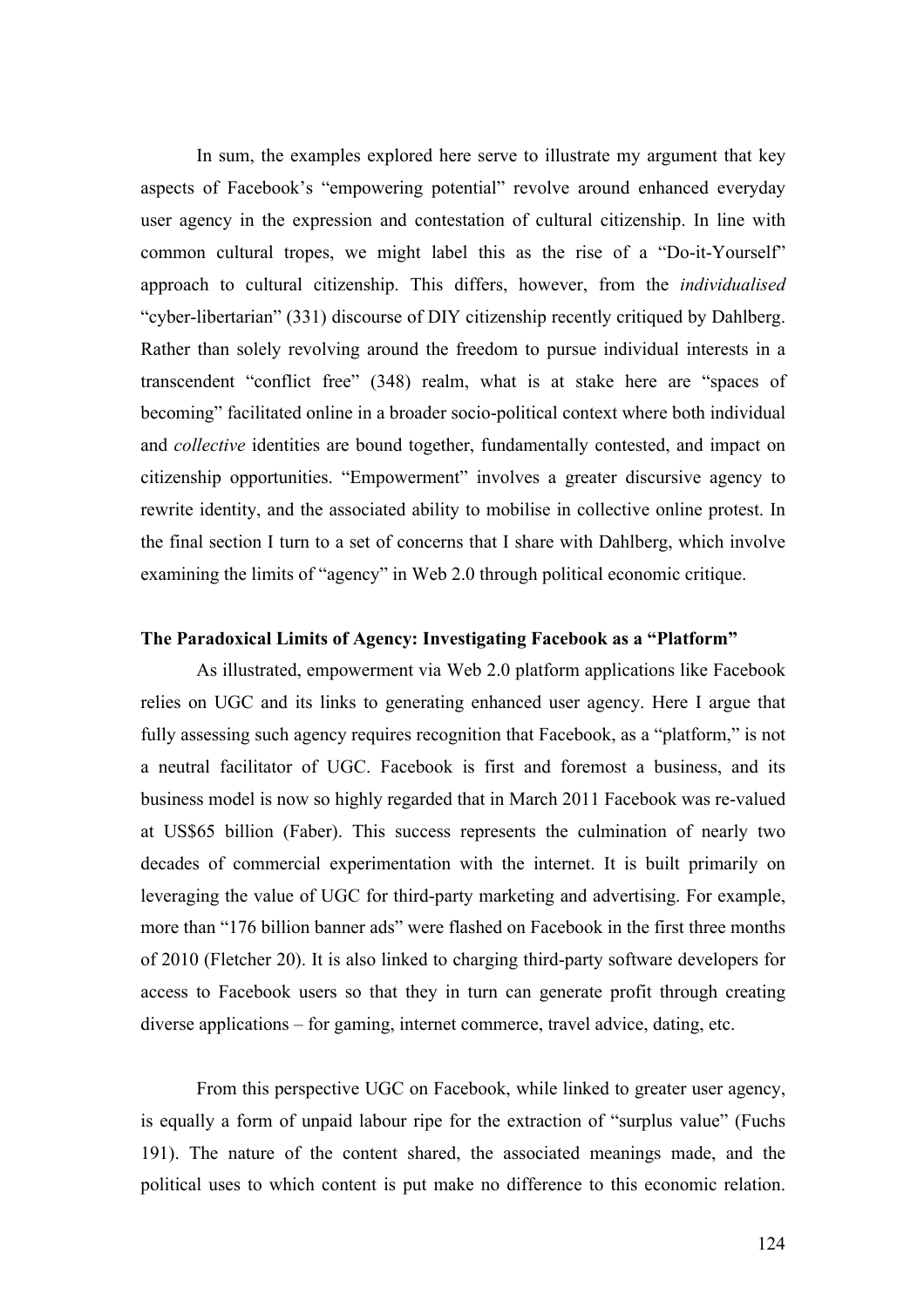The more the user is willing to share, to create content, to transmit it to others, and to establish social connections, the more Facebook profits from this "work" as they attract more advertising and greater revenue. The *magnitude* of surplus value generated on *globally* successful, commercially orientated applications like Facebook results in them being thoroughly penetrated with a logic of commodification. While the disenfranchised may benefit from certain online exchanges, *all* interactions in commercial Web 2.0 applications are economically productive (van Dijck 47, Goldberg 744–47). If Facebook brings an empowering ability to rewrite identity closer to quotidian experience, in doing so it facilitates the thorough commodification of everyday social relations previously outside the ambit of capitalist accumulation.

Web 2.0 business manifestos elide concerns over such issues. In celebrating a "perfect match between producers and users, commerce and commons, creativity and consumerism" (van Dijck and Nieborg 860), they suggest the goals of owners and users are mutually beneficial. Users willingly deliver their immaterial labour in exchange for "free" access to the benefits provided by sites they enjoy using. The simple presence of Facebook's 500 million users (Fletcher 16) demonstrates, surely, that many willingly make this "exchange." To offer criticism here seems, on the face of it, to be speaking against their "popular will," or to be sowing discord where – on the whole – there isn't any.

Yet if we are to assess Web 2.0 as a means for the democratic appropriation of the media, such base assessments are of little use. Truly "revolutionary" democratic change requires a fundamental realignment of the status order, of wealth and of control. Yet, while being associated with user agency and the collapse of media hierarchies, Facebook's platform has facilitated its ability to concentrate media and economic power in its own hands. Indeed it *is* a new global media corporation. There are particular paradoxes here for Aotearoa. UGC on Facebook appears to offer an alternative to the domination of "our" "national" media by foreign-owned corporations; however, every action taken by New Zealand users ultimately contributes to the entrenchment of Facebook's power as global (foreign-owned) media giant. Facebook's on-going realisation of this power presents further paradoxes. It is in Facebook's vested interests to encourage commercial penetration into the "social" space it provides, and ironically this includes the active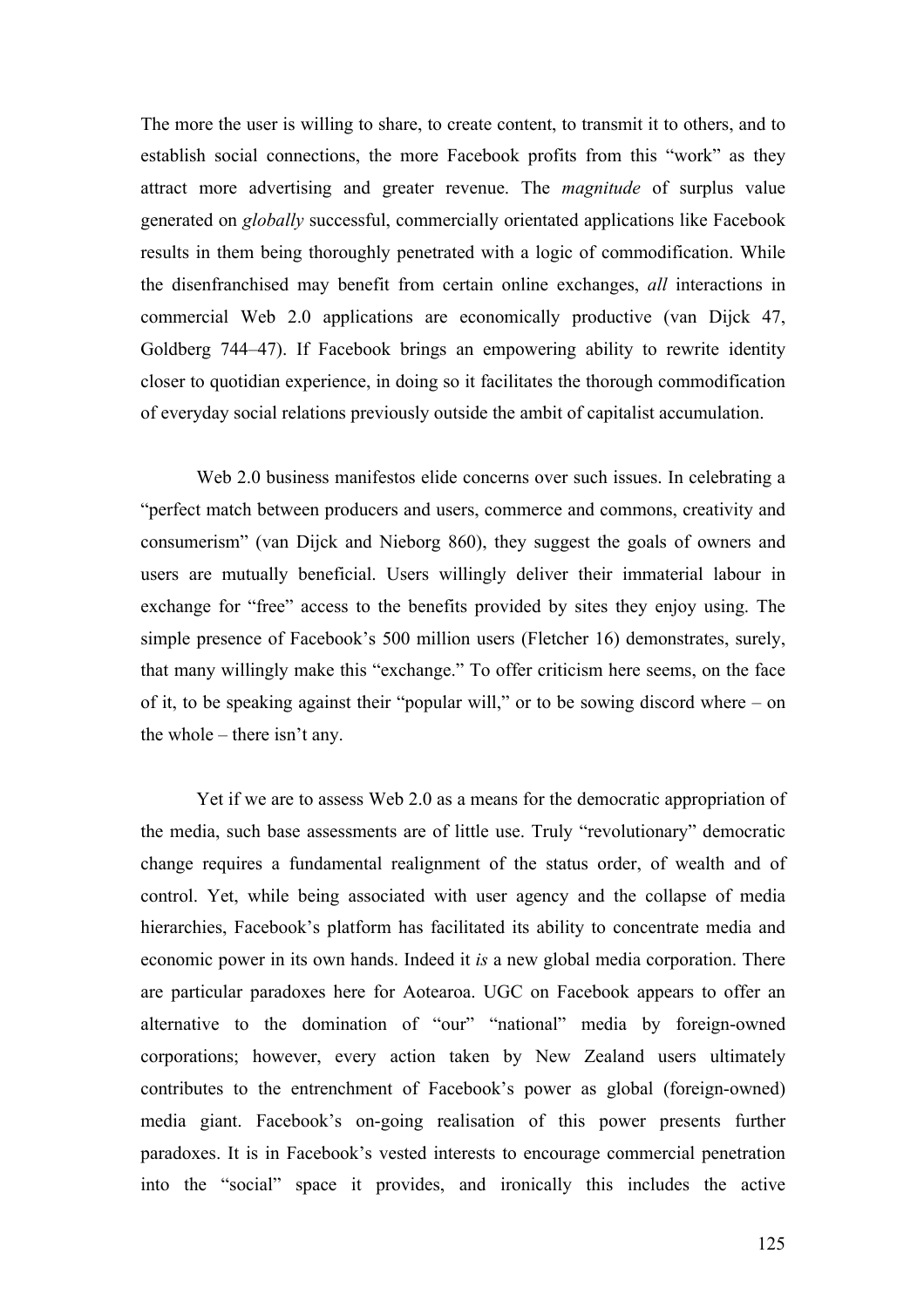representation of other established global media corporations. The Rock, owned by Australian private equity corporation Ironbridge, has its own Facebook page that it uses to develop its audience. Its membership, 54,521 as at 17 March 2011, dwarfs the 1,170 users mobilised in the "Stop The Rock's 'Win a Wife' Campaign." Rather than simply providing a means for "participatory culture" to disrupt corporate media control, Facebook also reinforces it.

Undeniably, Facebook is a thoroughly branded environment. As part of expressing their tastes, connections, and interests, users are continuously invited to participate in branded "communities." Facebook, in fact, developed its 'pages' function primarily as a way of enabling commercial interests to develop brand loyalty: "A Page lets Fans become brand advocates" (Facebook). Groups that appropriate this function to different ends, to enable cultural identities to be thoroughly rewritten as part of everyday experience, co-exist with an "overwhelming majority" (van Dijck 45) focused on consumerism. Both these uses of pages are actively appropriated by users in expressing their individual and collective identities, but it is difficult to conceive of the latter in terms of discursive agency and citizen empowerment. It resembles, rather, a form of neoliberal subjectivity that reinforces the role of private corporations in public life. As Goldberg argues, "far from liberating the passive consumer from control, participation may simply install control on a 'deeper' level under the guise of self-expression" (5).

In thinking through the paradoxical nature of agency on Web 2.0 applications like Facebook, van Dijck argues it is useful to distinguish between the role of users as "*content providers* and *data providers*" (47). That is, users, in uploading content, also "willingly and unknowingly provide important information about their profile and behaviour to site owners and metadata aggregators" (47). The permission to use such metadata is signed over via site-service agreements. This metadata can then be "mined" in a multitude of different ways for commercial purposes, but while users retain control over UGC they have little control over such developments.

More broadly, as Beer points out, the programming of the software used to establish platform applications, and the associated algorithms used to mine metadata, play a fundamental role in assessing the extent of user agency in Web 2.0. That is, the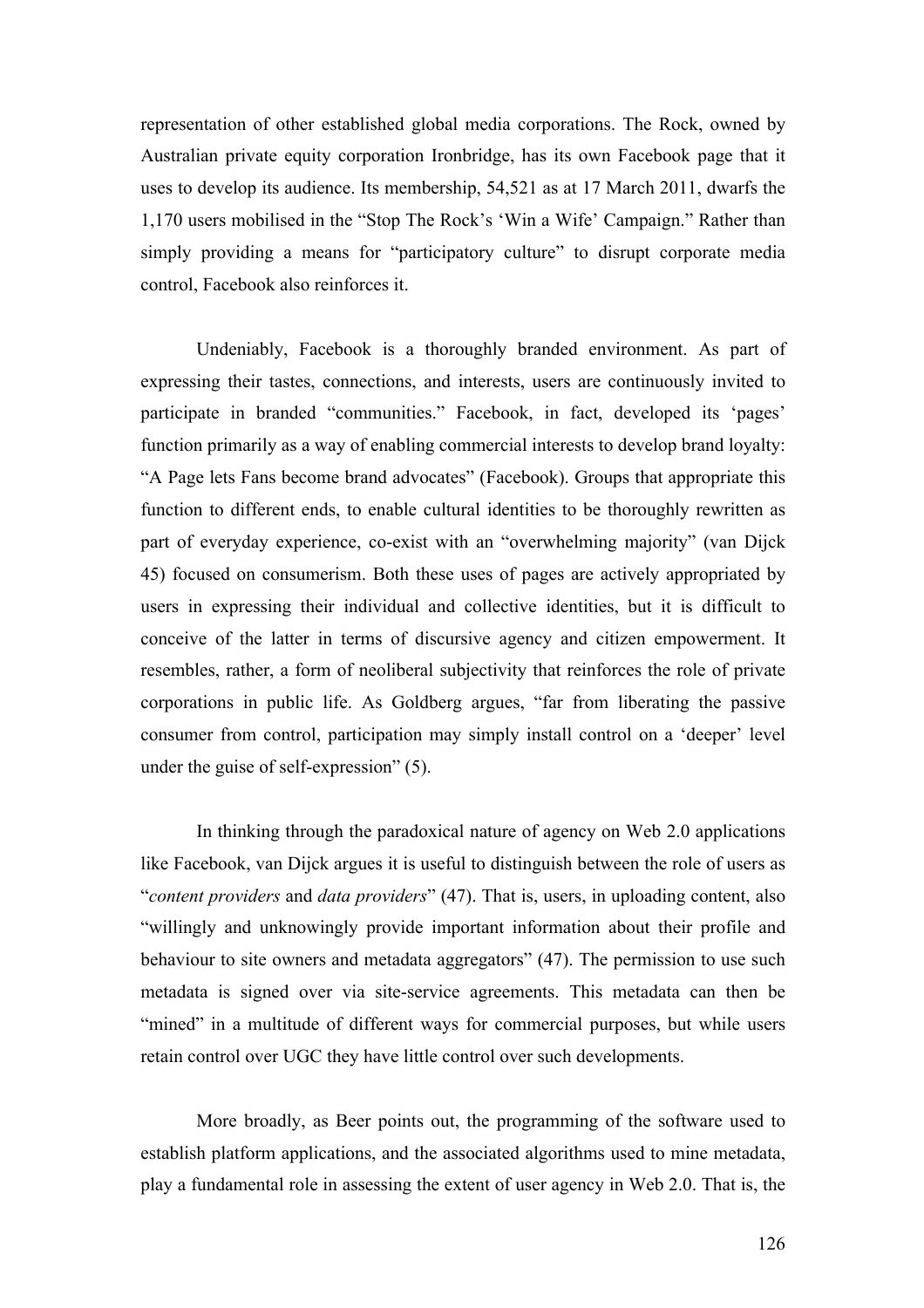forms of computer code involved constitute new "performative infrastructures" (1000) that, rather than neutrally mediating user experiences, actively shape them. The relationships that users encounter, the content they come across, and how they are sorted, categorised and treated by site owners and third parties (e.g. advertisers) are influenced in significant ways by software that *acts* in a generative manner. Facebook, for example, regularly prompts the user to develop further connections with new friends or with branded products and services that are identified as "good fits" via algorithms. Drawing on Scott Lash's notion of "power through the algorithm" (994), Beer therefore argues that Web 2.0 platforms, primarily considered as a means for *users* to exercise agency, are becoming increasingly significant shapers of lifestyles, cultural formations, and social environments *in their own right*. In other words, in technologies like Web 2.0 there are "technological challenges to human agency offered by the decision-making powers of established and emergent software algorithms" (987). This fundamentally complicates notions of who – or what – "acts" to constitute the social in Web 2.0. Such algorithmic processes are also an expression of particular forms of power: "not of someone having power over someone else, but of the software making choices and connections in complex and unpredictable ways in order to shape the everyday experiences of the user" (997).

This power operates, however, in ways that are often unconsidered by users themselves (Beer 995). Web 2.0 technologies like Facebook are increasingly familiar, an intimate part of lived everyday experience and mundane routines. The software algorithms that run them therefore operate "up close and personal," in ways that are not necessarily conducive to a great deal of user reflection. Moreover, as Beer points out in drawing on the work of Nigel Thrift, the power of software algorithms often operates at the level of the "technological unconscious" (995) – that is, in "unseen and unknown ways" (995). Exactly how user participation and content generation feeds into processes of sorting, connecting, discriminating and filtering that are carried out by algorithmic processes in Web 2.0 is essentially occluded in the day-to-day act of engaging with the user interface, and is in any case difficult to determine due to the proprietorial nature of the software involved. Yet these processes may well have important implications for assessing agency and empowerment. One of the most pertinent factors Beer describes in this respect relates to the "likely" emergence of new digital divides: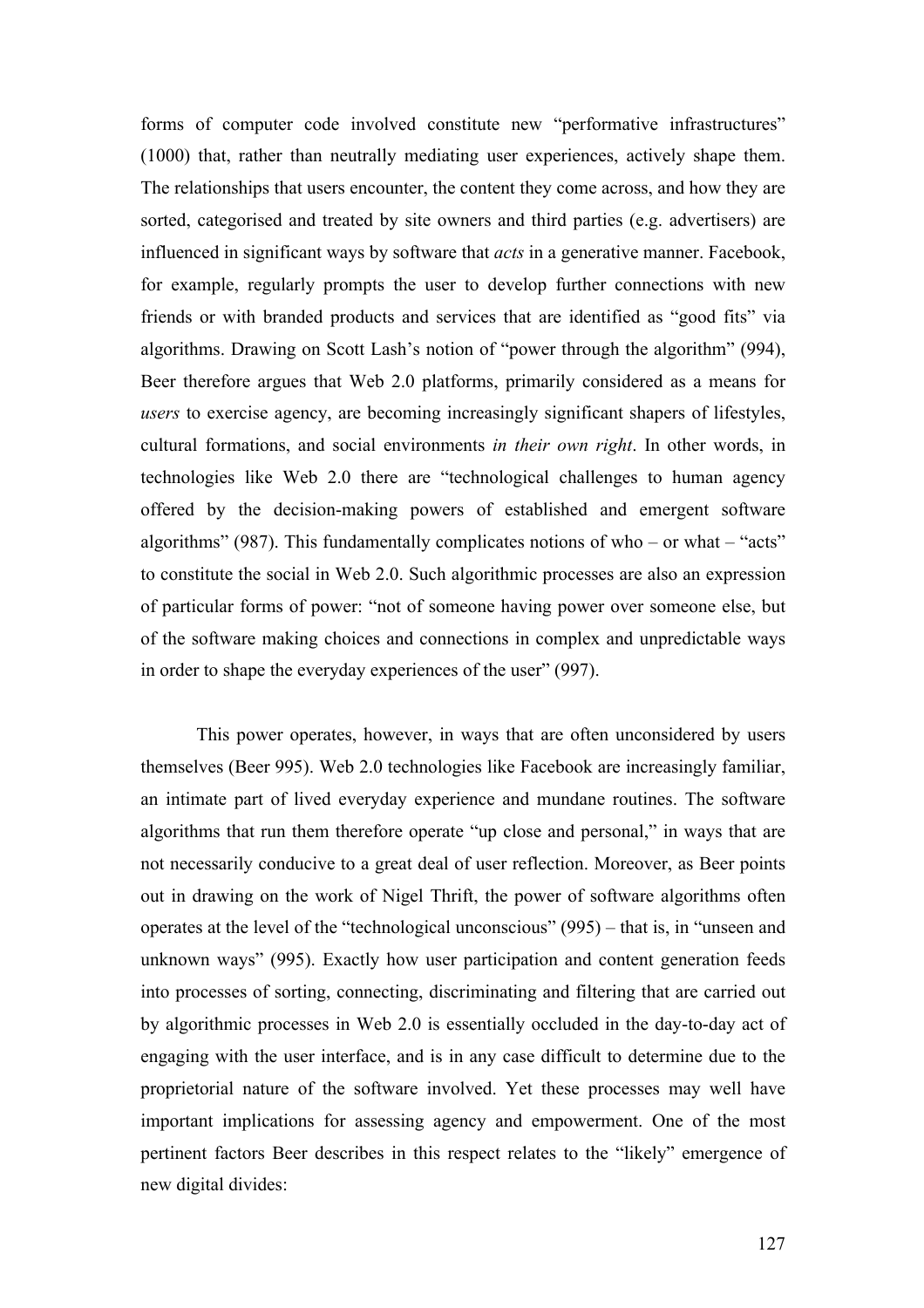Considering how popular Web 2.0 applications … have become there is a pressing need to explore with some detail this vision of power through the algorithm operating in their incorporation into users' lives. It is likely that we will find that these algorithms are carving out new complex digital divides that emerge in unforeseen and unnoticed ways in the lives of individual agents. (999)

The role of metadata mining for commercial purposes, the concept of "power through the algorithm," and the associated rise of the "technological unconscious" raise particular issues for the themes pursued in this paper. What, for example, does this mean for Māori who choose to share cultural content on proprietary software owned and controlled by Facebook? In celebrating their cultural diversity online, do they lose crucial elements of control over cultural experiences and cultural content? If they do, is this trade-off worth it? Indeed how aware, in the first instance, are Facebook users of the trade-offs they may be making? Different iwi and hapu will undoubtedly approach answering such questions on their own terms. Yet it seems that a broader debate about the empowering potential of Facebook, and Web 2.0 applications more generally, is needed here.

## **Facebook, Cultural Citizenship and User Empowerment in Web 2.0: A Call to Debate**

This paper has provided a preliminary investigation of the empowering potential of Web 2.0 applications in a New Zealand context. Focusing on Facebook as a prime example, it has used the lens of cultural citizenship to explore the democratising prospects of Web 2.0. Within this frame, "empowerment" for the citizen is conceptualised as greater user control over their own cultural subjectivities and cultural expressions. I have argued that many potentially empowering examples of Facebook can be readily identified in this respect, and have explored two illustrative cases relating to uses of Facebook pages: the "rewriting" of Māori cultural identity in online "spaces of becoming," and the use of pages as campaigns in the expression and contestation of gender identities and sexual power relations.

These examples suggest a degree of empowerment is afforded to users in their everyday lives, and that the links drawn between Web 2.0 and the democratisation of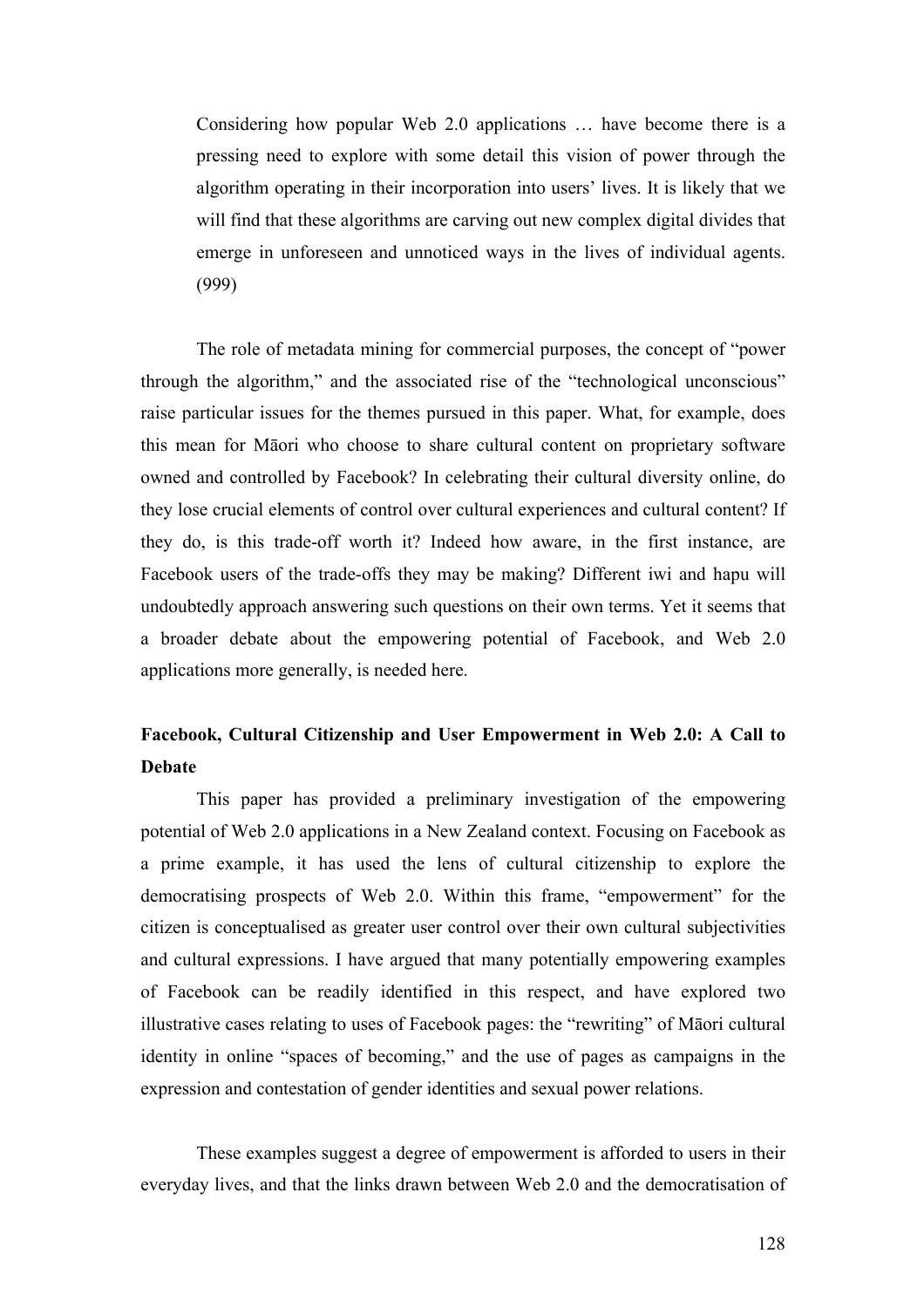the media deserve close scrutiny, particularly given the corporate domination of New Zealand media. We may be witnessing the nascent development of what I have termed a "DIY" approach to citizenship that affords a greater degree of autonomy over mediated cultural expressions, contestations and subjectivities. This is a significant development for Aotearoa, especially given our bicultural/multicultural context. Yet, equally, the analysis suggests that the "user agency" at the heart of these developments is deeply paradoxical. Web 2.0 commodifies social relationships, generates a branded environment permeated by commercial interests, reinforces the power of global media corporations, facilitates forms of neoliberal subjectivity, produces metadata and algorithmic power outside of user control, and is associated with the rise of a "technological unconscious." All of which suggests "user agency" is constrained in significant respects. The contemporary situation is therefore ambivalent and complex. We not only need a more focused research agenda capable of interrogating these developments, but a broader-ranging social debate to explore their impact, especially as use of Web 2.0 applications by New Zealanders continues to rise rapidly.

Yet, I argue, this is precisely what we are missing, and the prospects for a wide-ranging debate developing are at present somewhat remote. This is because popular discourse surrounding Web 2.0 effectively elides its full critical consideration. The narratives that circulate most often in relation to Web 2.0 are those of the "Wael Ghonim" variety. They foreground democratisation, agency, empowerment and transformation. This is true globally, but in New Zealand these narratives take on a compelling resonance. They speak to our national sense of technological agency, to our history of appropriating the tools available to us in a settler society on the global periphery. This is reinforced by industry commentators such as Tim O'Reilly and academics eager to coin new hybrid terms that aim to capture the changes afoot, as in "produsage" and "participatory culture." Perhaps equally importantly, the popularity of Web 2.0 applications like Facebook, and their positive affective dimensions, makes critique itself seem "undemocratic" and it is easily ill-received. Many people *enjoy* using Facebook and engage with it willingly.

To date, where debate has occurred over Facebook it has been limited to concerns over young people's online safety, moral panics over their often intensive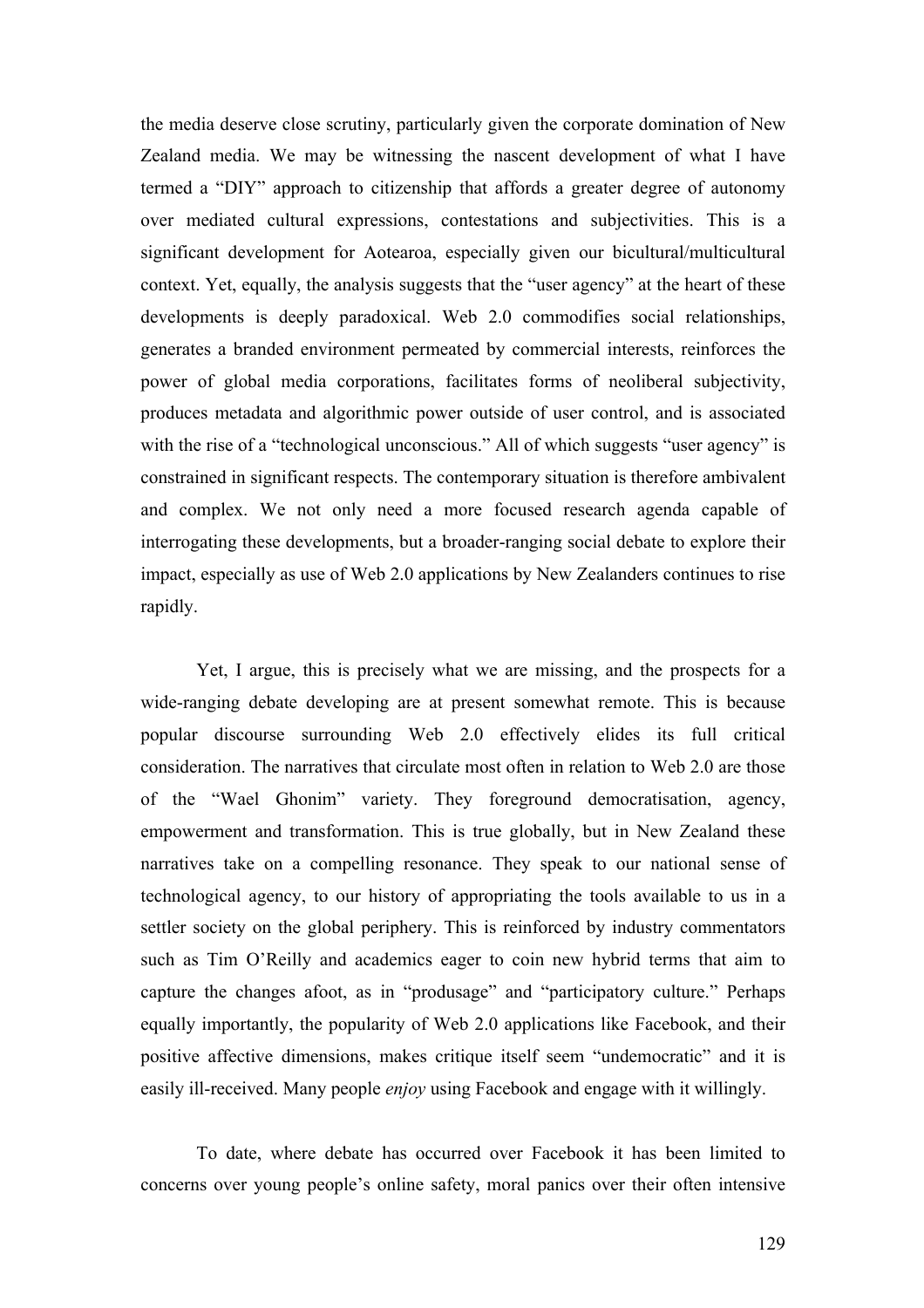engagements with the technology, or lobbying over privacy policies and settings. While I do not want to minimise the importance of the issues raised thus far, the deeper-seated concerns outlined here are too often set aside, and cannot in any case be addressed through lobbying site owners to adjust their privacy policies. Rather than offering definitive conclusions, it is my intention that this article should contribute to a broader critical debate over Facebook, Web 2.0 generally, and the prospects for democratisation and user empowerment.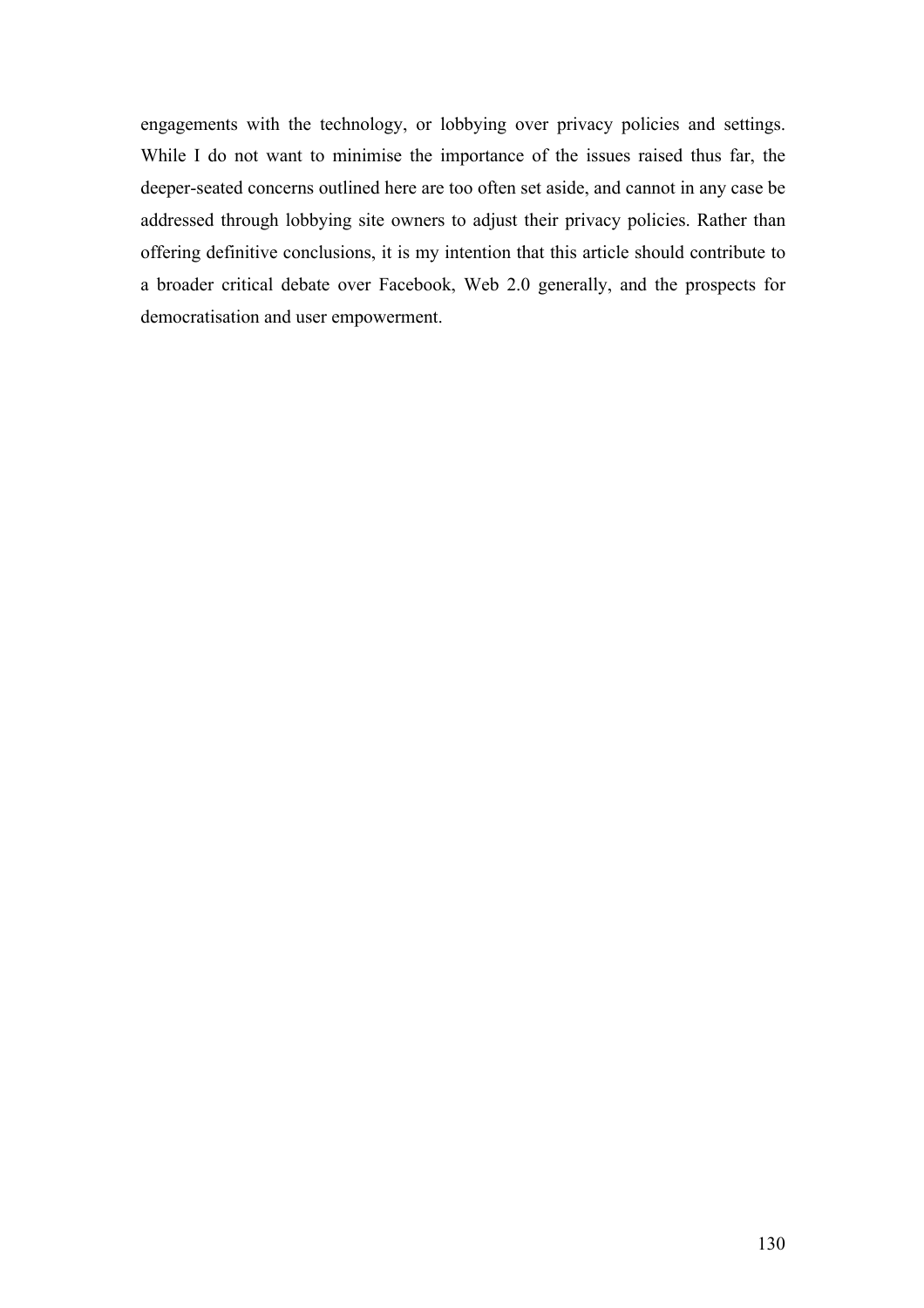#### Works Cited

- Bakardjieva, Maria. "Subactivism: Lifeworld and Politics in the Age of the Internet." *The Information Society* 25 (2009): 91–104. Print.
- Beer, David. "Power through the algorithm? Participatory Web Cultures and the Technological Unconscious." *New Media & Society* 11.6 (2002): 985–1002. Print.
- Bell, Allan et al. *World Internet Project, International Comparisons 2008: Highlights from a New Zealand Perspective*. Auckland: AUT ICDC, 2008. Print.
- boyd, danah. "Why Youth (Heart) Social Network Sites: The Role of Networked Publics in Teenage Life." *Youth, Identity and Digital Media*. Ed. David Buckingham. Cambridge, MA: MIT Press, 2008. 112–35. Print.
- boyd, danah, and Nicole Ellison. "Social Network Sites: Definition, History and Scholarship." *Journal of Computer Mediated Communication* 13 (2008): 210– 30. Web. 15 Feb. 2010.
- Bruns, Axel. *Blogs, Wikipedia, Second Life, and Beyond: From Production to Produsage*. New York: Peter Lang, 2008. Print.
- "Crowds Salute Young 'Dreamer'." *Dominion Post* 10 Feb. 2011: B1. Print.
- Dahlberg, Lincoln. "Cyber-Libertarianism 2.0: A Discourse Theoretic/Critical Political Economy Perspective." *Cultural Politics* 6.3 (2010): 331–56. Print.
- Donnell, Hayden. "Ukrainians Offended By 'Win a Wife' Competition." *New Zealand Herald* 11 Feb. 2011. Web. 14 Feb. 2011.
- Faber, David. "Latest Facebook Investment Values Company at \$65 Billion." *The Faber Report CNBC* 3 March 2011. Web. 17 March 2011.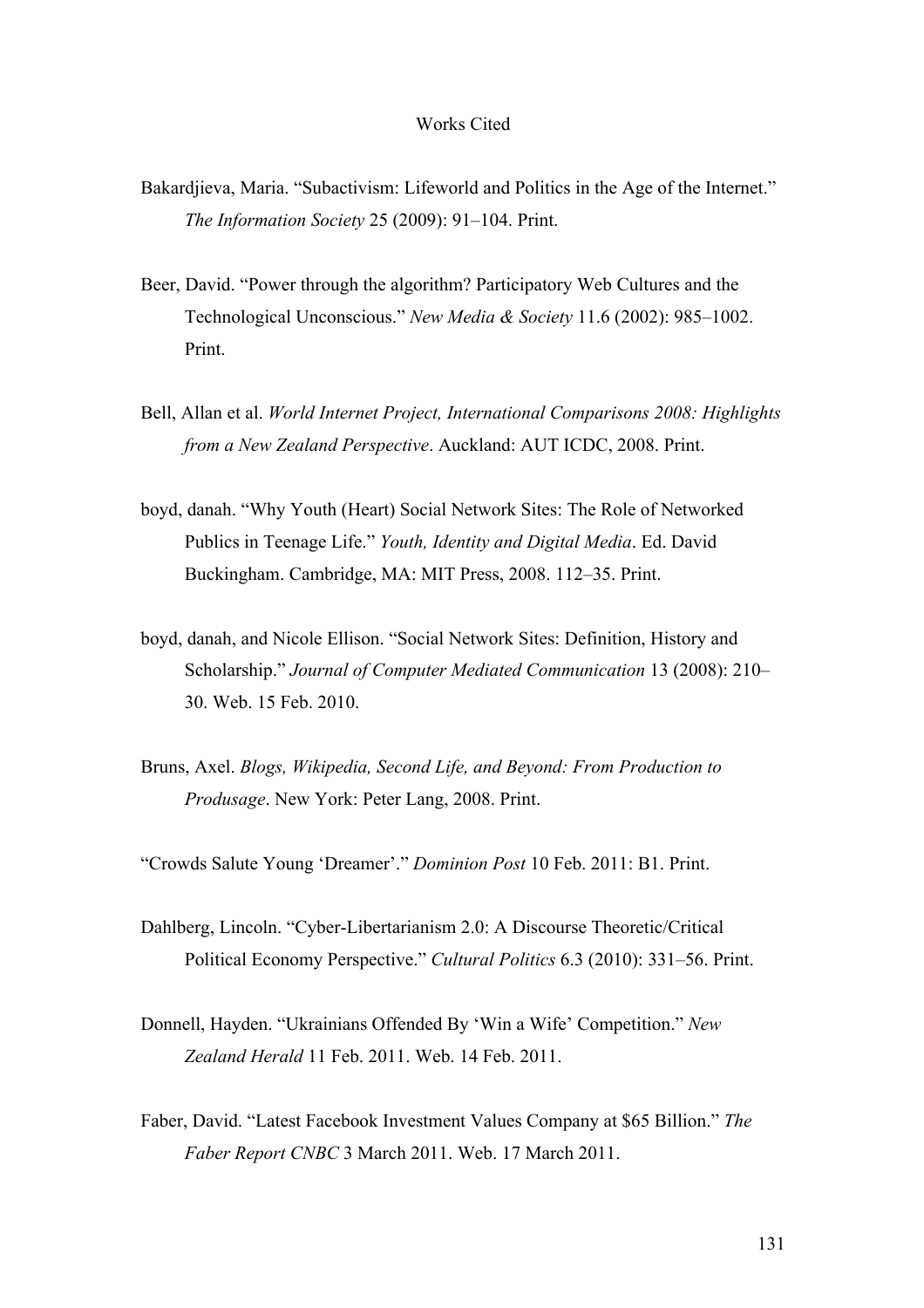Facebook. "Facebook Pages User Guide." *Facebook.com*, n.d. Web. 17 March 2011.

Fletcher, Dan. "Friends Without Borders". *Time* 31 May 2010: 16–22. Print.

- Fraser, Nancy. *Scales of Justice: Reimagining Political Space in a Globalising World*. Cambridge: Polity, 2008. Print.
- Fuchs, Christian. "Labour in Informational Capitalism and on the Internet." *The Information Society* 26.3 (2010): 179–96. Print.
- Goldberg, Greg. "Rethinking The Public/Virtual Sphere: The Problem With Participation." *New Media and Society* 13.7 (2011): 739–54. Print.
- Goode, Luke. "Cultural Citizenship Online: The Internet and Digital Culture." *Citizenship Studies* 14.5 (2010): 527–42. Print.
- Grossman, Lev. "Time's Person of the Year: You". *Time* 13 Dec. 2006. Web. 17 March 2011.
- Hanson, Rachel. "On Making a Difference and Learning Lots." *Rachel Hanson.org*, 16 Feb. 2011. Web. 18 Feb. 2011.
- Hartevelt, John. "MP Adds Criticism to 'Win a Bride' Contest." *Stuff* 10 Feb. 2011. Web. 15 Feb. 2011.
- Hearn, Alison. "Meat, Mask, Burden: Probing the Contours of the Branded Self." *Journal of Consumer Culture* 8.2 (2008): 197–217. Print.
- Hermes, Joke. "Citizenship in the Age of the Internet." *European Journal of Communication* 21.3 (2006): 295–309. Print.
- Hope, Wayne. "Editorial: Corporate Media News." *Pacific Journalism Review* 10.2 (2004): 5–7. Print.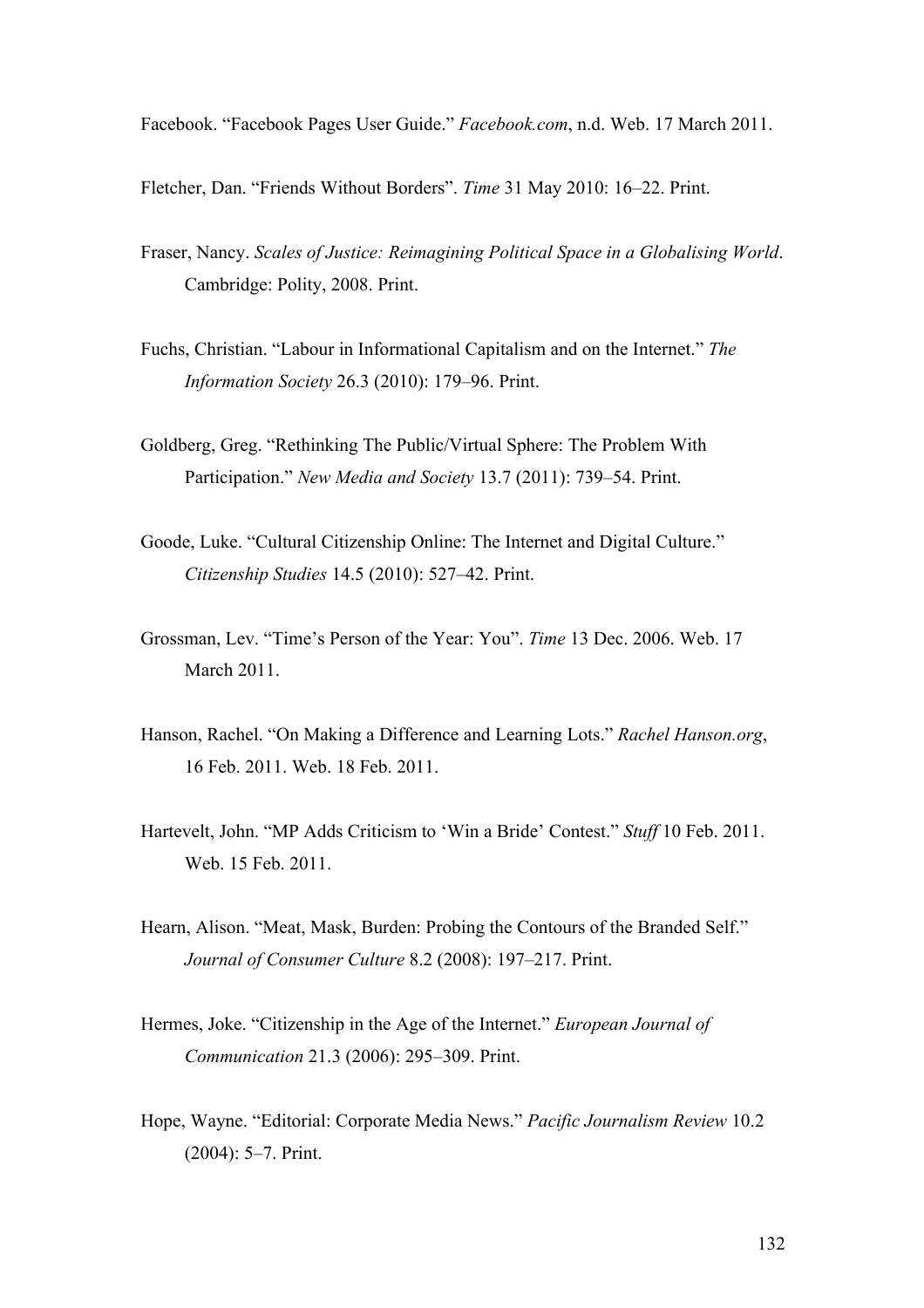- Jenkins, Henry. *Fans, Bloggers, and Gamers: Media Consumers in a Digital Age*. New York: NYU Press, 2006. Print.
- Matheson, Donald. "The Interpretative Resources of Aotearoa New Zealand Journalists Reporting on Māori." *New Zealand Journal of Media Studies* 10.2 (2007): 91–105. Web. 15 Feb. 2011.
- Miller, Toby. *Cultural Citizenship*. Philadelphia: Temple University Press, 2007. Print.
- Nurse, Scuba. "The Rock 'Win a Wife' Protest Continues …" *Well Behaved Women Rarely Make History* 16 Feb. 2011. Web. 21 Feb. 2011.
- NZPA. "Companies asked to pull ads over 'Win a wife' competition." *New Zealand Herald* 11 Feb. 2011. Web. 15 Feb. 2011.
- Omundsen, Wenche, Michael Leach and Andrew Vandenberg. "Introduction." *Cultural Citizenship and the Challenges of Globalisation*. Eds. Wenche Omundsen, Michael Leach and Andrew Vandenberg. New Jersey: Hampton, 2010. 1–24. Print.
- O'Reilly, Tim. "What Is Web 2.0? Design Patterns and Business Models for the Next Generation of Software." *O'Reilly Media Inc*. 30 Sep. 2005. Web. 15 Feb. 2011.
- Papacharissi, Zizi. *A Private Sphere: Democracy in a Digital Age*. Cambridge: Polity, 2010. Print.
- Rosaldo, Renato. "Cultural Citizenship, Inequality and Multiculturalism." *Race, Identity, and Citizenship: A Reader*. Eds. Rodolfo D. Torres, Louis F. Mirón and Jonathan Xavier Inda. Oxford: Blackwell, 1999. 253–61. Print.
- Rosenburg, Bill. "News Media Ownership in New Zealand." *Campaign Against Foreign Control of Aotearoa*, 13 Sept. 2008. Web. 21 Feb. 2011.